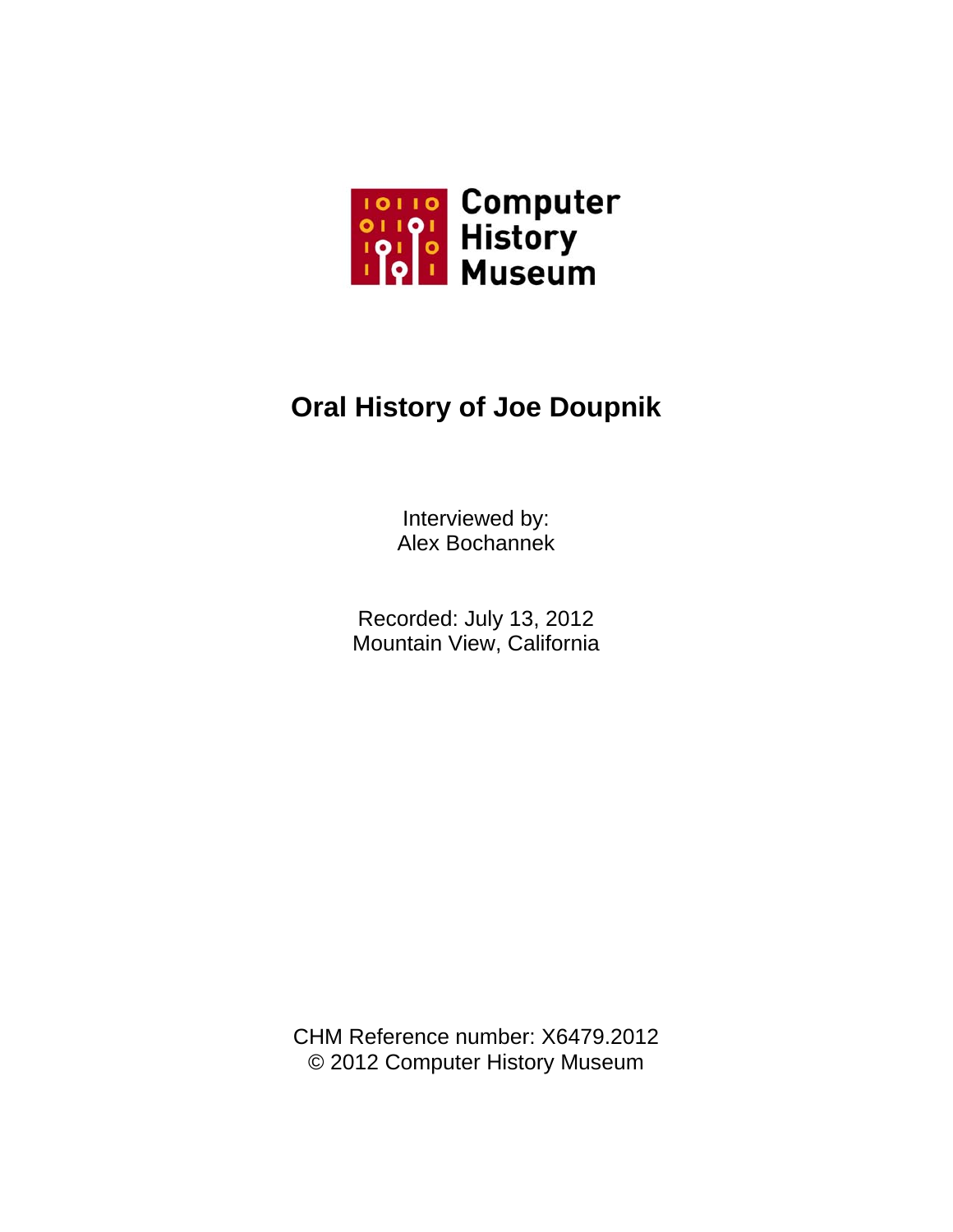**Alex Bochannek:** Okay. Well, welcome.

**Joe Doupnik:** Hello.

**Bochannek:** Thank you for doing this oral history for us here at the Computer History Museum. Today is Friday, July 13th, 2012, and we're recording this oral history on the file transfer protocol and communications program, Kermit.

**Doupnik:** That's right.

**Bochannek:** With Joe Doupnik. I am Alex Bochannek. I am the curator at the Computer History Museum, and also present as a videographer is Eric Dennis from the Computer History Museum. I'd like to start out with you introducing yourself, giving us your full name, talking a little bit about when and where you were born, and your life up to the point of when you got involved in Kermit.

**Doupnik:** All right. Well, we'll finish sometime next week *<laughs>.* That is an introduction on things. My name is Joe Doupnik. I was born here in the US, but I've moved and I live in the UK [United Kingdom] now. That's my primary home. I'm an academic as Frank da Cruz is, of course. I'm a professor. I've been a professor—goodness. This is how many years? I used to be at Utah State University, used to be at the University of California, San Diego before that. I'm now at the University of Oxford. [They are] completely different kinds of institutions, to put it mildly, and similar things. I do IT [Information Technology] as a hobby. I'm a space physics person, so that's my real interest. IT is just a means to an end, which of course is how you get sucked into all kinds *<laughs>* of things. Case in point is the Kermit project—one of many—which gets brought up when we have a need and explore, and we find facilities that may or may not do the job. Then we look a little more deeply and we discovered that they're almost there. We'll fix them up a little bit, and we try to be nice people and return the favor to people, which is what happened with Kermit project many years ago. In those days—we're talking mid-1980s—when we got this started, communications were by serial ports and modems. I needed a program that could do that kind of work for me. I had an installation in California so that program came into my hands. I worked on it, put things back to Frank [da Cruz]; Frank is very clever. Next thing I knew, I was in charge of the Kermit portion of things. It was interesting because it was community involvement and people's needs coming in, and you say, "Well, you have needs, and I have needs, so why should I work for you?" You quickly discovered that it's a merging of ideas, and there the reward is in achieving something larger than what your individual requirements are, but working together to satisfy people's needs at the same time jointly. It's a peer level, peer kind of thing. I've done that. I'm currently though, just to show you how these things turn out in the end—with a small community interest company in the UK that services charities, we do IT support for charities. We're smarter; they have needs. I'm developing very sophisticated gear in the background for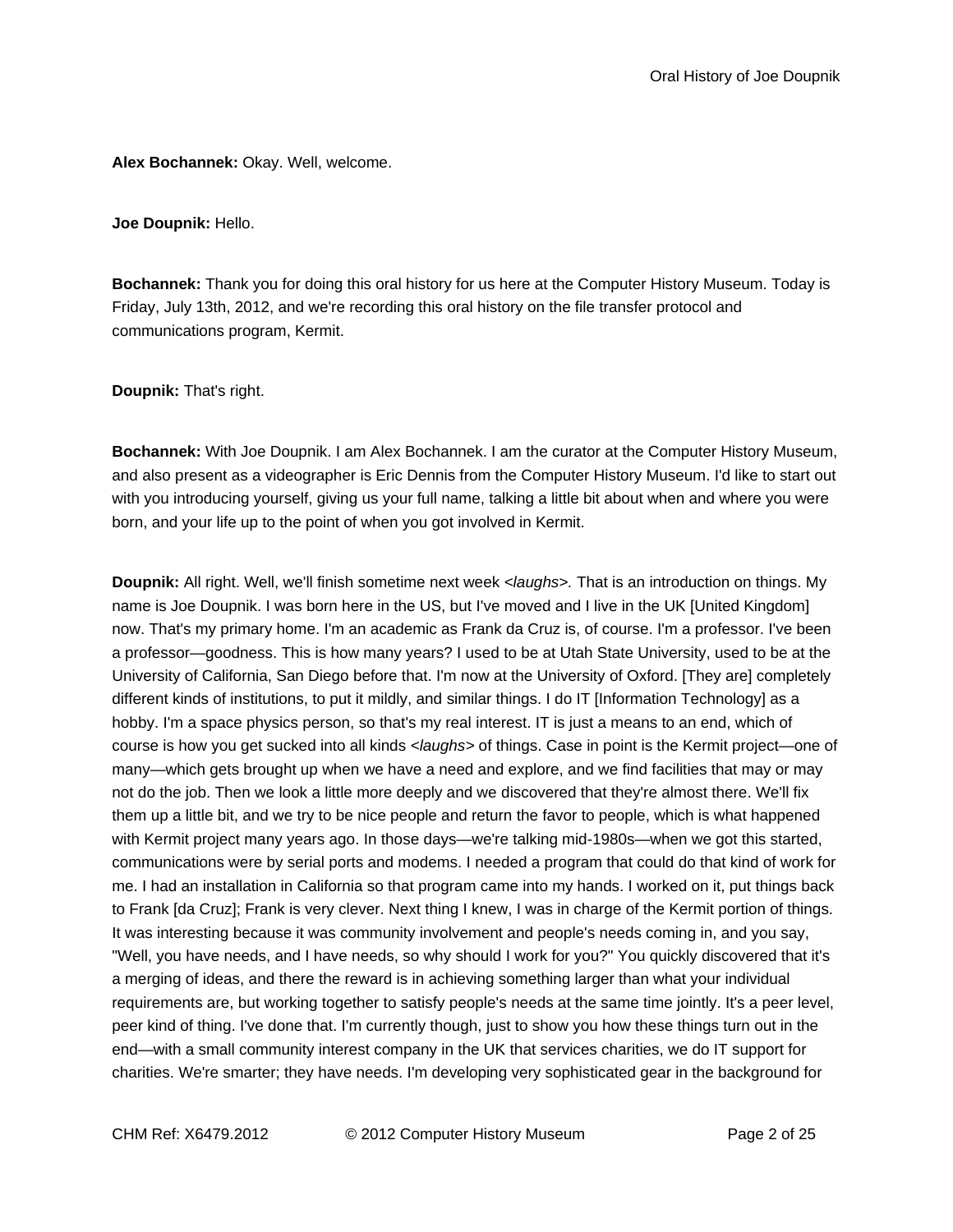them for which they get at almost no cost because they're charities and so on. Again, it's just delivery of technology, and enables people who can use it.

**Bochannek:** That's an interesting point. It's about the community aspect, and as an academic, giving back is sort of a natural thing to do.

**Doupnik:** It is. As it turns out, most people don't understand it because they're not in the environment, but this transfer of knowledge, transfer of skills, transfer of information is so ingrained in us that we can't stop *<laughs>,* which means we don't make lots of money because we don't hold back on that kind of thing. It turns out to be fundamental because people's ideas keep shifting. I've taken this into the commercial arena in a couple of ways, as well. Principally, I've worked a lot with a company in Utah called Novell. They make computer networking—one of the leaders in days gone by. I still do to this day. In fact, I'm officially a developer. The idea is to take this knowledge and experience and bring it into an environment, which then they can make money, which is fine, but that reflect out to the larger community. We're trying to do something good for the community indirectly through these channels. Open source is one thing; very unstructured people doing their own things. It's very difficult to work in that environment. Commercial is more polished and has its own *<laughs>* difficulties in working with things, but it's a means to an end, same end, and that's very much me.

**Bochannek:** Let's rewind to when you were in Utah. You said you grew up in the United States?

**Doupnik:** Yes.

**Bochannek:** Where did you grow up?

**Doupnik:** All over the country. I moved around one end to the other for years, and years, and years.

**Bochannek:** Would you mind giving us your birth date?

**Doupnik:** Yes. '38.

**Bochannek:** Okay. You ended up in Utah how?

**Doupnik:** Several of us went through graduate school together—Penn State, space physics. We decided to get a good position in the space physics community, and at that time, the University of California, San Diego was just beginning as a campus. It was a research-only institution; it was doing the same things we were. We worked there for about six or seven, eight years and it's a very competitive, harsh environment.

CHM Ref: X6479.2012 © 2012 Computer History Museum Page 3 of 25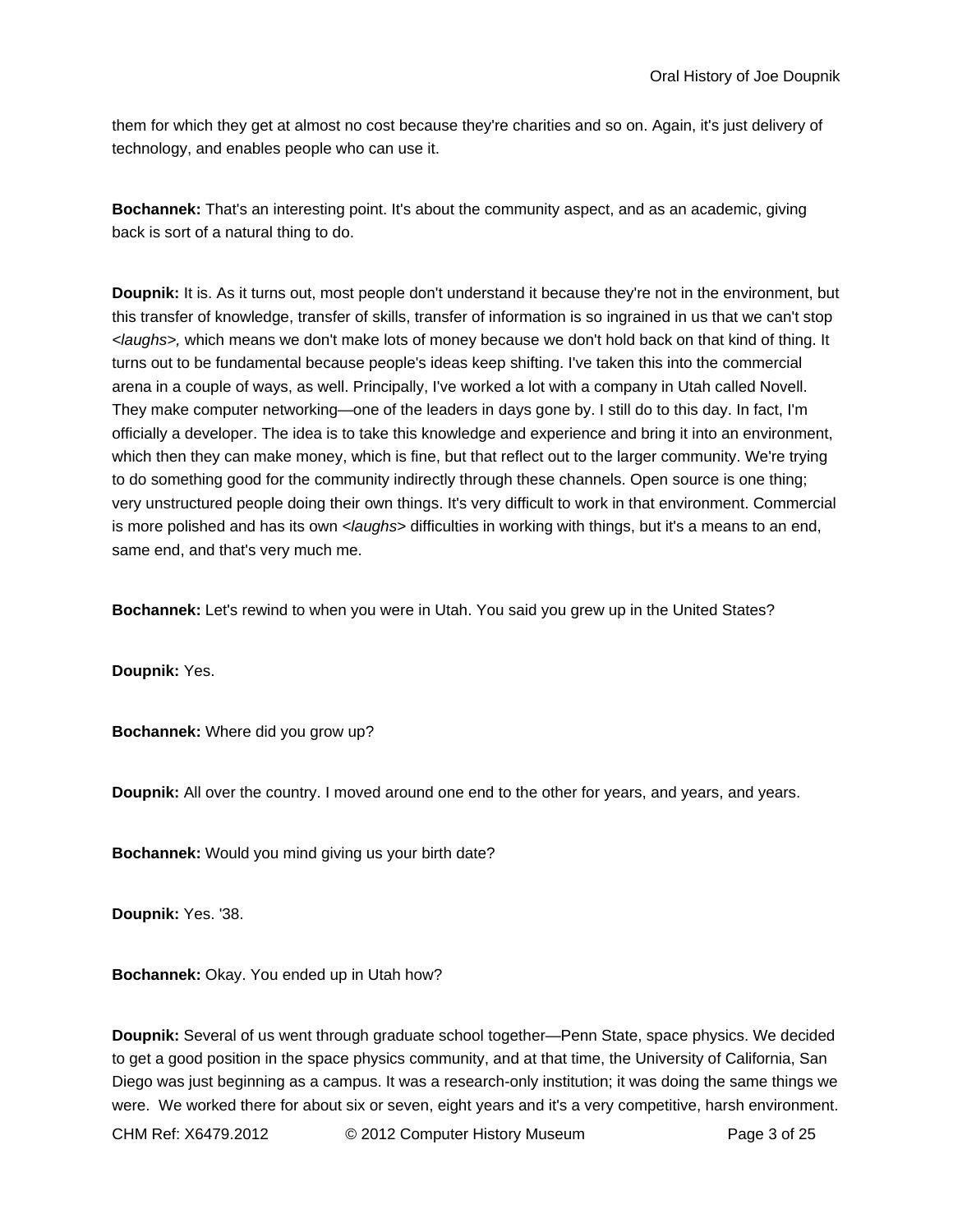Don't mind the competition; the harshness is the bad thing. All the people out of the Manhattan project retired. They populate the place. We had enough and we decided to become a same-size fish in a smaller pond *<laughs>,* and we picked up and we moved temporarily to Utah as just a holding pattern. "Let's bounce." Well, these things don't always turn out the way you expect them to. We're there for a number of years and we finally split up, and I stayed because for me, it was a nice environment and it was—well my work was external anyway. Just a place to be. I stayed there for 30 some-odd years, which is about 25 more than I *<laughs>* thought to do things. I finally retired from that, and my thinking is much different, and I moved to the UK, which is much more my cup of tea, as they say. I'm continuing the same kinds of work minus the science side of things through those means, working with very talented people in a challenging environment.

**Bochannek:** You said there were a number of people in grad school together. You travelled to essentially three different places, and you stayed on in Utah. What was the progression of positions you had there up to the mid-80s when—

**Doupnik:** Oh, I came in as an Assistant Professor and worked my way up to full Professor quickly, and then I stayed at that level. I turned down administration; don't like doing that *<laughs>.* I like doing my own thing, and working with students, and working with other people. I could use my ideas rather than worrying about somebody else's ideas. That's okay to a point. You would soon burn yourself out. Then a lot of work I had done with Novell through the years in the background caught the attention of some people who were interested in developing the academic side of things. One meeting we had in Salt Lake City, oh, '85, '86—Novell chose three academic institutions, people from them, and I was one of them to work together to develop the view of academia on their products and then how that could be reflected back, which in its way is not dissimilar to the kinds of things that Kermit has done, except the products are closed. That developed, and now I'm founder of that organization. We have about 600 or 800 institutions worldwide that are members of this group called the Technology Transfer Partners, TTP, who exchange information among themselves, and with the company, and with other companies to bring it together. Again, it's to build a result based on community interest, and being articulate, and skilled, and those kinds of things. I'm involved with that, and so next week I'm spending all on that in Utah.

**Bochannek:** You've been involved with Novell going back to the 1980s?

**Doupnik:** Yes. To the mid-80s, in fact.

**Bochannek:** Roughly, the same time you got involved in—

**Doupnik:** Yes, same timeframe. It's interesting, isn't it? They're quite different technologies. One was serial port-based, the other was network-based, and one was open, the other one was closed, and these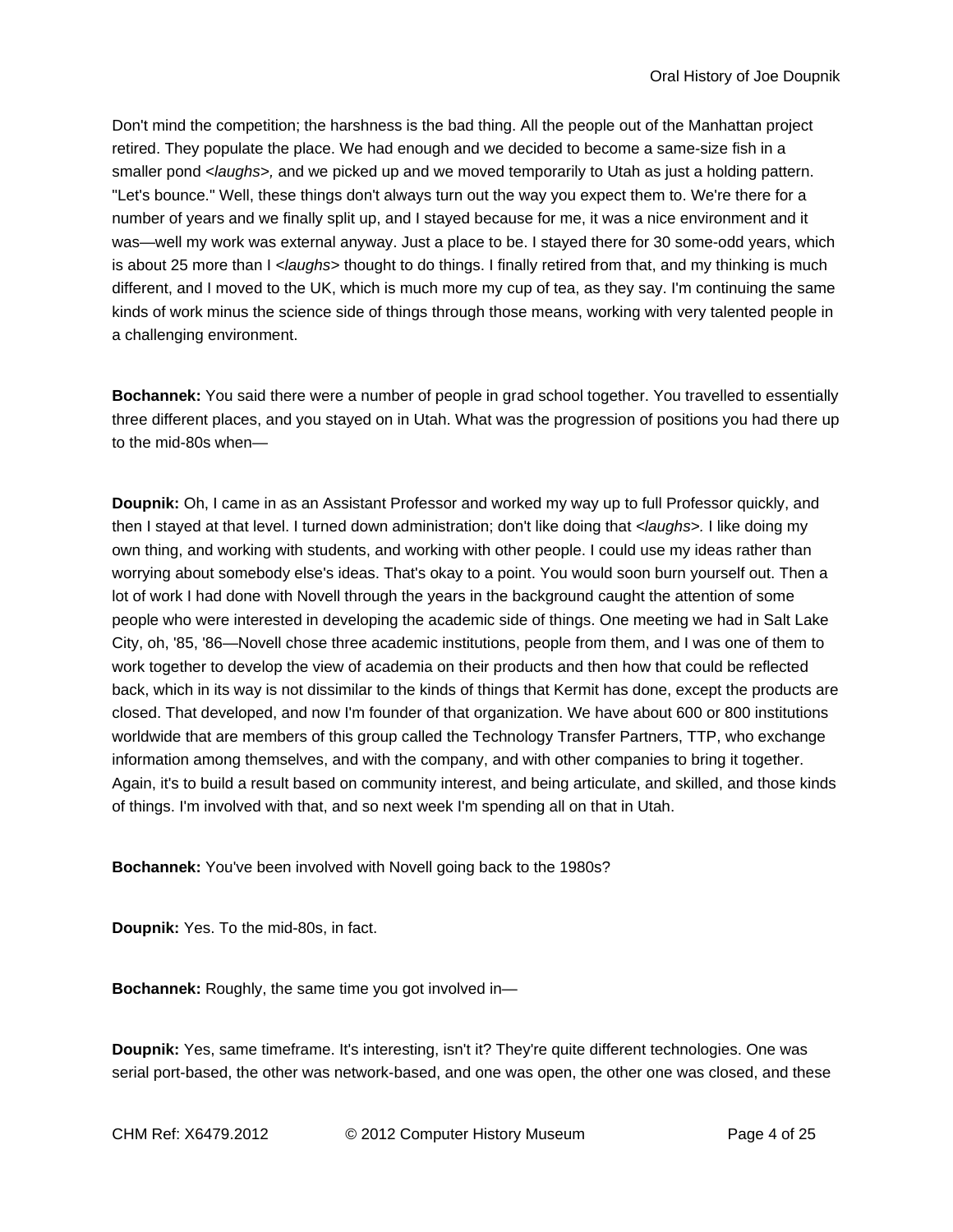kinds of—now to me, it's much the same and I build relationships with the key people involved so that we can exchange ideas, and I've become less focused on their products.

**Bochannek:** That's the next question I had was about when you discovered Kermit in '85, companies like Novell were around. There were types of networking solutions around.

**Doupnik:** There were.

**Bochannek:** What specific project were you working on when Kermit came into the picture for you?

**Doupnik:** I had a large science project group, part of a larger group, but I had my own group within that, and we had our own computing facility and it was all based on serial port communications of that era. About four years before that, I helped design the NASA [National Aeronautics and Space Administration] Science Internet, which again was serial port-based, but cross-country kinds of things. We were all serial port-based kinds of things. Novell as a company, at that stage, was using networks that were proprietary local area networks, very local, i.e. within a building kind of thing, and was not a good match for what I wanted to do because I needed to have people in the building, but also then reach other institutions and so forth across the country, so it was all serial port-based kind of thing. The two didn't seem to match, but the technology of networking communications was similar in many ways so that there was a great deal of crossover, which is why I was interested in Novell—trying to put things into their company and see what they were doing. Plus, many of my grad students went off and worked for the company when I was there building these relationships.

**Bochannek:** Were you evaluating different options for this serial line networking?

**Doupnik:** Yes. One looks at the available possibilities and what seems feasible, but it's not quite there yet. Maybe develop—it's exploration. I've been involved with some very complicated things recently, and I've had to explain to people how I got where I got. It's interesting because with technology there are lots of unknowns, and so we start off exploring what looks like a possibility and it turns out to be not very good. We look around, and we explore some more, and we had to really keep digging, and none of them is going to do the job and so we have to stand back, say, "What are we going to do next?" The analogy I use with people is that we were building a railway from the middle of the US to the west coast, and back in the old days you didn't know what was between the two. You'd say, "We're going to build a railway. That way's north, and west is that way. What are we going to do?" The answer is, "Well, we're going to send out some scouts and figure out what the length of land is, send them out for several days. I, build in that direction, and then we get there and we do the same thing over, and over, and over again." Pretty soon, you end up at the Grand Canyon by mistake *<laughs>*, oops, and you had to back away and start over and think. The analogy I give people in this kind of thing is explore a tree of possibilities to some depth and then prune it to the realistic, but keep a garden because you may need these little bits of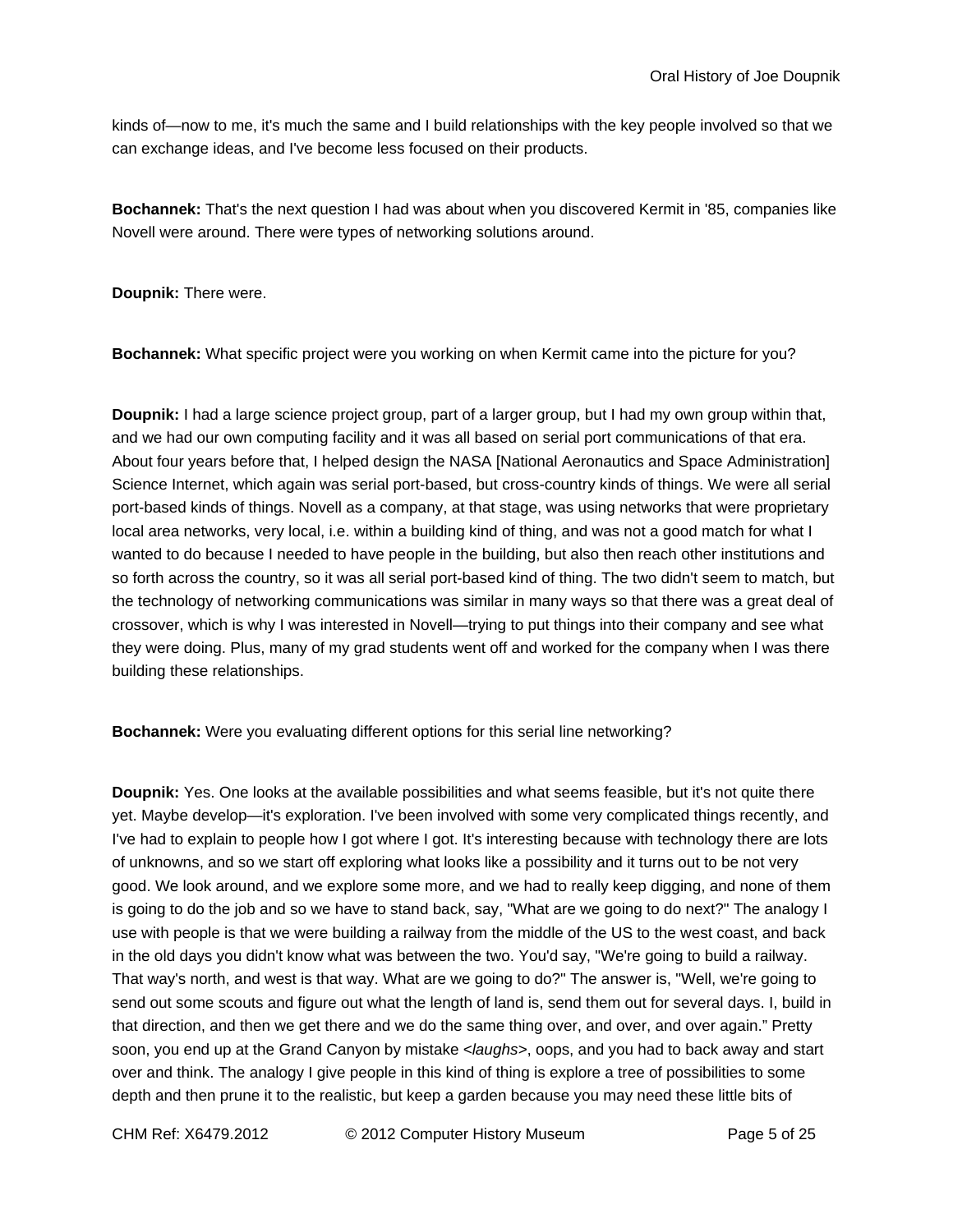technology that come into play later on. The trick is to keep moving and melding, and until you finally get to the objective that you want. It's a very scientific, deductive—it's not a question of intelligence or anything like that. It's a process of thinking your way through, exploring, being thorough so do you do take things to the bitter end, find out what's true versus assumptions, and the put things together, and then try to build on top of that and make progress. It's very much a way a lot of the open source projects are, except they don't take things to the depth they need. When ordinary people get them, we discover they're only a piece of the puzzle *<laughs>,* and we have to then combine this with that and figure out what they can and can't do, and make them do the things. It's an integration—it's a knitting process.

**Bochannek:** Do you recall the options you evaluated before you settled on Kermit for that particular project in, I believe it was '85…

**Doupnik:** I don't. There were, in that era, a number of programs that ran on CP/M [Control Program/Monitor]. There were some Telnet communications programs that were there. I can't recall the details, but of them, Kermit was obviously a member and had the most flexibility. It was doing two things I needed: one was transferring files, and the other was allowing terminal-like communications. Both were essential. It seemed to be able to do the file transfer portion a lot better than the other programs. I didn't know how much better, but it was certainly at the stage I was thinking things through, considerably better. That was the choice to explore. As it turned out to develop, to make it be more like what I needed. That's true with other thing as well; we keep doing this—I do anyway—these kinds of development probes and a lot of them get cut off and thrown away. Kermit turned out to be synergistic in the sense there were enough people behind it, interested, and so on to keep making it better.

**Bochannek:** What was the environment for which you needed Kermit? Was it MS-DOS [Microsoft Disk Operating System] on—?

**Doupnik:** Yes. In those days we had MS-DOS-based machines in one form or another. I had a large mini-computer, a DEC [Digital Equipment Corporation] PDP-1170 that was servicing the larger group, and we all had terminals, physical terminals that communicated to it. We're doing all our work on DEC's operating system at that stage, but I needed to be able to move things from the more local machinery we had—very primitive in those days. Very quickly the PCAT [?] came along, and we finally had real computers. Then that built up based on those kinds of computers and that kind of working environment. It got to the point where somewhere along in this line, and somewhere in the '80s the word processing capabilities were needed by the group as a whole—my secretary among others. We didn't have anything, so I looked and there was an open source program called Runoff *<laughs>.* Really has quite a long history in that kind of thing, which was most of the way there but not quite. I again got ahead, rewrote a lot of Runoff, and then distributed it around the campus as a matter of fact, saying, "Well, here's a way that you can have individuals type things and it goes to the computer, and then you print it out, and that's the end of that, versus typing it all over by hand." Everything was serial-based at that time. It wasn't until quite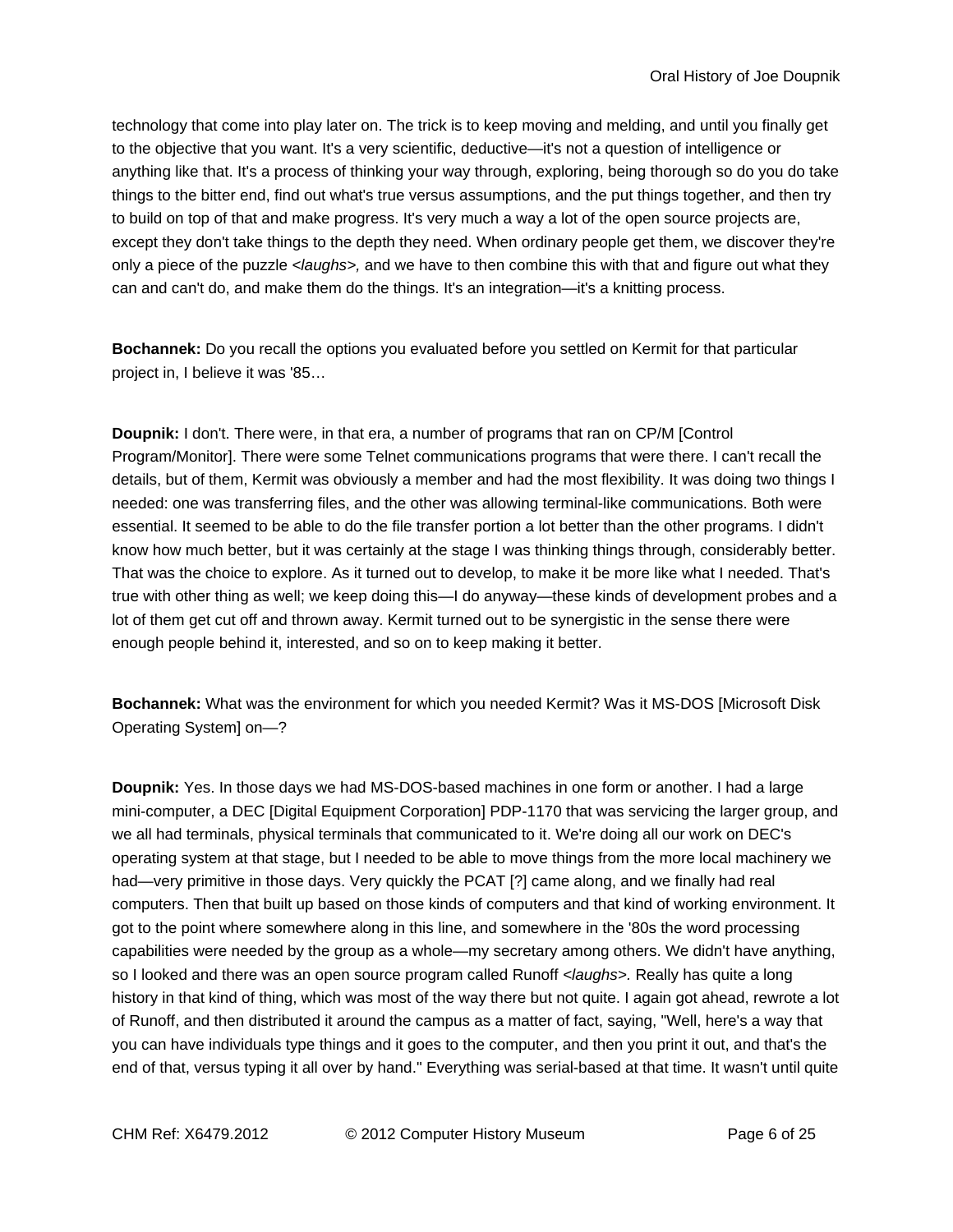a lot of time later that we got the networking portion—things like Novell had done and others—to come into play, and then finally Ethernet came in, and we all jumped up and down.

**Bochannek:** The PCs [personal computers] would be hardwired into the 1170?

**Doupnik:** Yes. That's right. We had a building, and a lot of rooms, offices and we ran serial port cables all down to the central computer facility. It's a lot of wire.

**Bochannek:** Do you recall the operating system that ran on the 1170?

**Doupnik:** The answer is no. It is the progenitor of DEC's DMS [document management system] operating system, but for 16 bits. I can't remember the name; I spent enough time inside of the dumb thing. I worked with DEC also, developing that on the inside—beta testing, and all these kinds of things just to get it to where I wanted to go.

**Bochannek:** You discover Kermit. Was it already around at the university? Had you heard about it from other people?

**Doupnik:** No. I don't know quite how I stumbled across it. In those days, things like bulletin boards and so on were the popular way of exchanging information, but I did, and I downloaded it—probably Simtel20 or some other archive of that kind, like a lot of things, and explored it and obviously I was beginning to do what I wanted to do. A problem in those days was the software was very poorly developed; it was not the kind of software we call production material today. It was more for specialists. You could see everything that's there, and if you didn't like it you could change it, but it wasn't polished as a deliverable where you just click and say, "Okay." Life was much different in those times, and it was certainly true with Kermit.

**Bochannek:** At what point did you contact Frank da Cruz and the folks at Columbia?

**Doupnik:** I think I worked on it for some months on my own as I do. I made changes, improvements, and then simply said, "Look, this is all very nice. I should give it back." I contacted Frank and said, "I've been doing these kinds of things and here's a copy of it. Hope you have a good time. Bye." Some people respond to that in different ways, and Frank said, "Well, that's really great. Blah, blah, blah, blah. We don't have anybody who can handle it right now." *<laughs>* Right. Here's a rabbit hole. Would you like to crawl in? *<laughs>*

**Bochannek:** This was in 1985 I believe.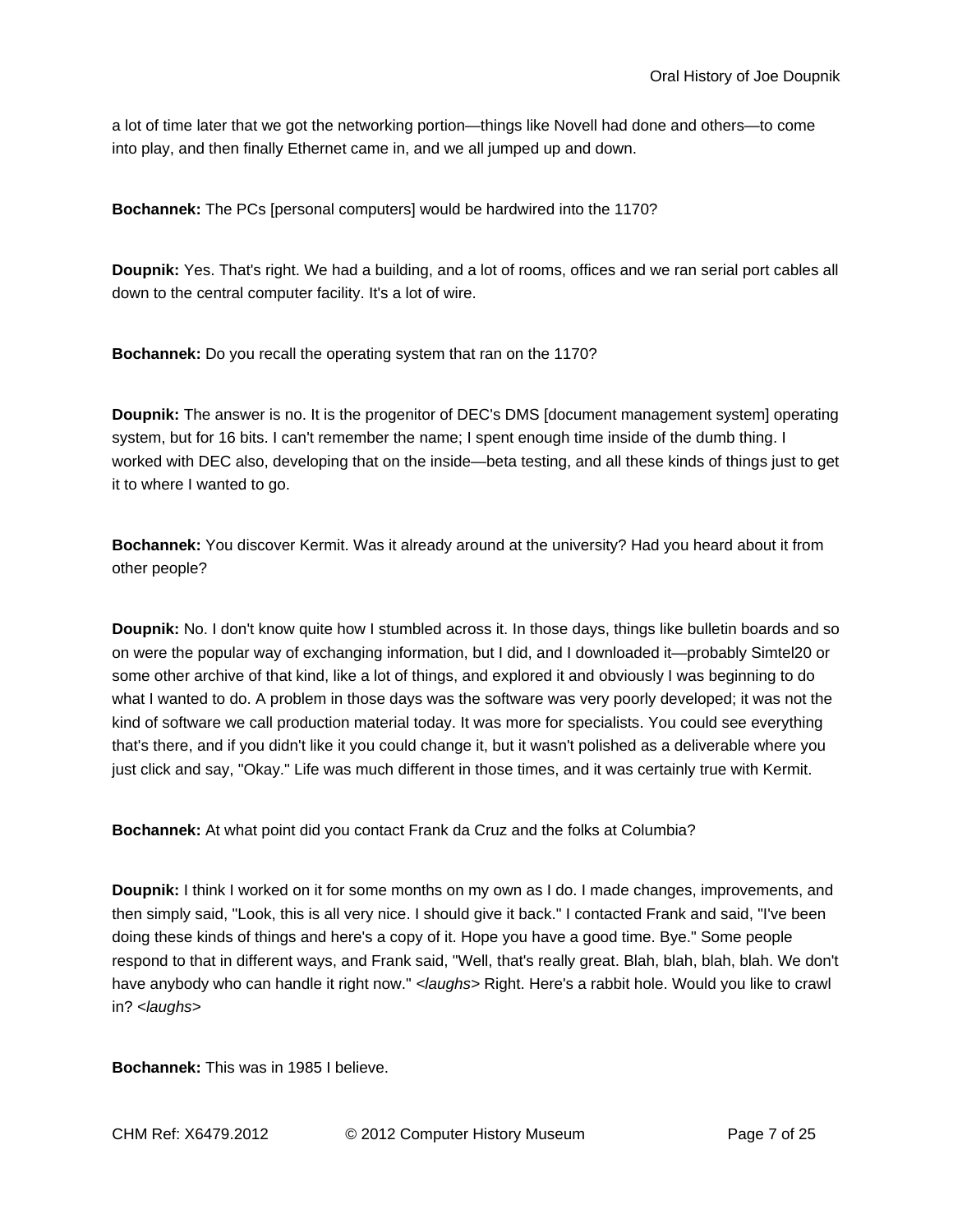**Doupnik:** Yes. Somewhere in that vicinity. That's correct.

**Bochannek:** Did you interact with Bill Catchings? I think he might have left already at that point—

**Doupnik:** I think he left. Most of the communications was by two forums, just to give you an idea of how people interacted. One was some direct email. In those days, we didn't have the internet that we have today and so on, but we had *<inaudible>* to do that. The other one were—today we call forums, which is a public exchange. Usenet was the thing where messages could be posted, and then sent out as news items to all the subscribers, and then people contribute and it comes back, so it takes half a day to get the turnaround. I used both, and Bill was involved in that as quite a few of the other people, Kermit people through time—to do that. By the time I came into it, I think the Kermit project had largely fallen squarely onto Frank's shoulders to carry on, and then of course he had many pots to stir because of the different operating systems.

**Bochannek:** The three names that I have here in the history of what led up to your work on MS-DOS Kermit were Bill Catchings, who did the conversion from the CP/M Kermit, and then Daphne Tzoar, and finally Jeff Damons.

**Doupnik:** Yes. Now those latter two came in much later in the game, into things. I caught it after it had been converted from CP/M into MS-DOS style, and picked up from there. I remained with that for years, and years, and years with things. Finally the organization grew a bit and Daphne came in to bring a little bit of ordinary English *<laughs>* to things, and they began to write up stuff which we badly needed. Curiously, as we go through these things, we could talk technical to other people, and Frank and I both talked in meetings, but the thought of making a simple understanding for a much broader audience really hadn't entered our minds. Again, the specialist territory; bit of blinders on. Daphne came in and said, "We could write books on this." [I said] "Books? My goodness." *<laughs>* I'd read the textbooks; I know what goes on with that. Today, we think of things much differently, which is the public presentation almost comes first <laughs>, and then you get around to actually doing the work. Again, the roles change from the pure technical, we're having a good time and, "Oh, you'd like a copy?" "Yes." "Here's three." To this business of, "We want your attention, and we want your," whatever it happens to be brought in, and then develop a product and make it go. The fact that we're a product and an open source too is a sort of oxymoron, but there we are.

**Bochannek:** You mentioned several times now the difference between the specialists and the tools for the specialist, and the published product. Sorry; the polished product and published specifications and so forth. What [I'm] curious about is if you—when you look at Kermit at the code level, it is a very interesting piece of work. The different versions of Kermit, of course, being vastly different see Kermit being very different from some of the other ones. Can you talk a little bit about at the time the development environment, shall we say? I mean MS-DOS Kermit is an assembly language program; how did you go about generating different versions, testing it, distributing it? Just what—

CHM Ref: X6479.2012 © 2012 Computer History Museum Page 8 of 25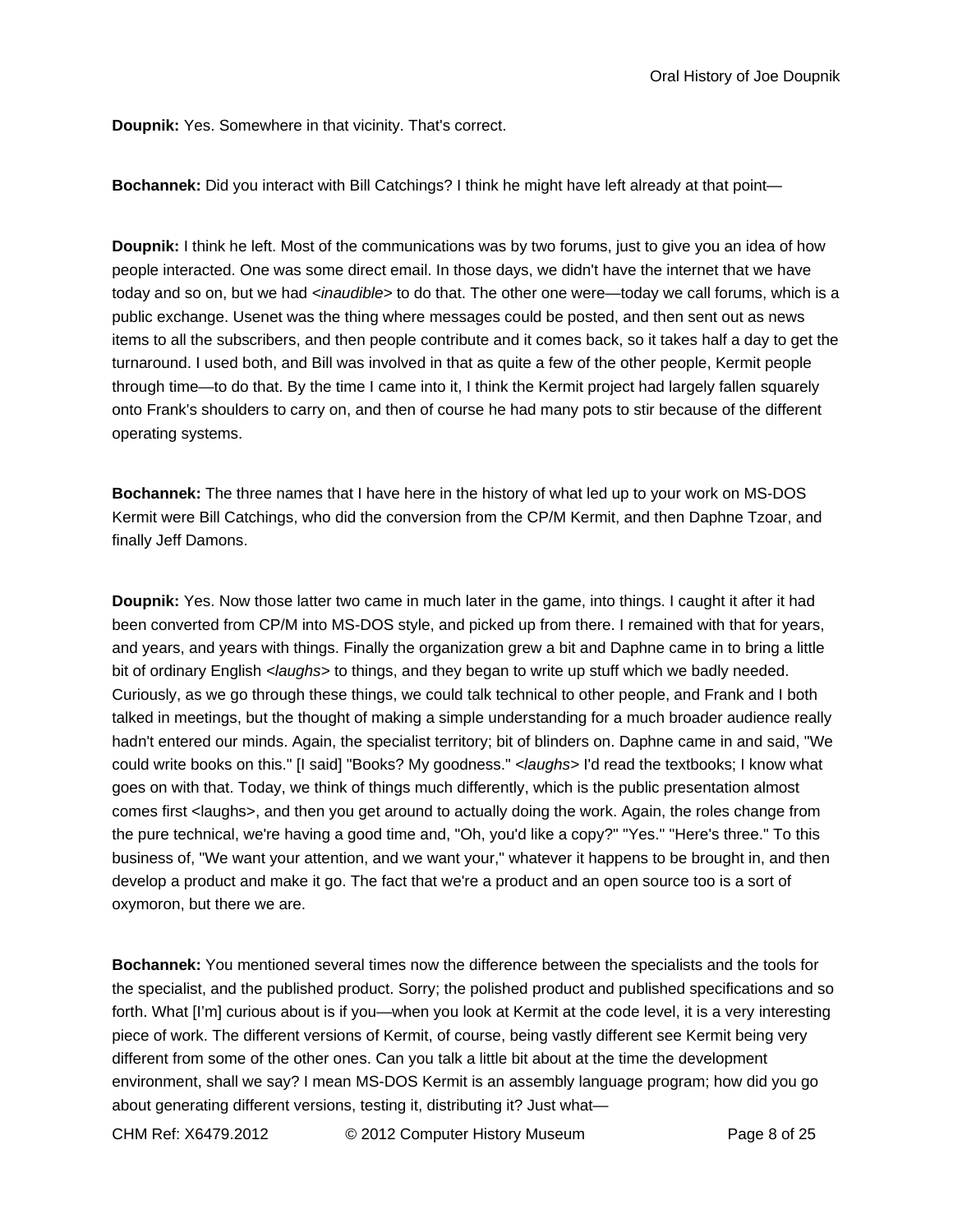**Doupnik:** I had no idea what I was getting into. Now, let's focus on the language. I speak a lot of computer languages just to—you know, you need it. You figure it out and go from there. That was fine for one narrow channel, and then two things happened. One was the multiplicity of versions, the variants not just for the IBM [International Business Machines, Inc.] PC, but for various other kinds of computers came into play was one, and the second was mission creep where these suggestions are, "We could do this, or we could do that," came in and so on. Neither was designed into the system from the beginning, so you don't have this overall view and then you start developing from there. The variants were adaptations of the standard IBM piece, but with different communications hardware and other nuances. It's very difficult to test that, so one uses a crystal ball and then hopefully finds someone who has the real machine that can test it, and then bring back that information and spread it out. I had a view that we would have these levels, release levels, and then develop the main piece and then try to get the surrounding complementary pieces developed so we can come out more or less at the same time and things. It means working with people who had these other machines. Mission creep was perhaps the most interesting because that meant creating software, and in very controlled environments. We had small memory space, very few facilities for our high-level languages and so on, and already MS-DOS Kermit was an assembly language, so you started to stay there. As we added features like a command land facility that people could program themselves, they liked the word "Foobar," so they want "Foobar" to mean something else. You say, "Fine. You know, Foobar is this." You can define an instruction, create it on the fly. You can even use nicknames and type "F-O-O" that figures out you mean Foobar and these kinds of things. You had to create the computer science notions and implement them in code. Implementing in code is pretty straightforward; to me it's almost one-to-one. But in the controlled environment, a small memory space, very few facilities from the operating system, it became a challenge, *<laughs>* to put it mildly. One finds ways to do it. Then the communications portion of that mission creep came into play. Now, there's a bit of story here. We had been in serial port, various kinds. We had a protocol that ran over the top of that. Times change; the internet arrived, which may be on your list of questions, and so we needed TCP/IP [Transmission Control Protocol/Internet Protocol]. We needed well, we didn't need, but AT&T [American Telegraph and Telephone] thought they needed NetBIOS [Network Basic Input/Output System] support, what today we call Windows Networking. These pieces had to come in and be built in and made to run as part of the invisible infrastructure to make things go, which again is a good computer science problem.

**Bochannek:** How much time have you spent on this? You still had your professorship in the physics department.

**Doupnik:** Oh, yes. I still had a full-time, regular job as professor, for which they pay me. I'm the science person, so the interaction level is very high and so on, and we had these other little side things *<laughs>* going on. You spend most of your time doing all these things as a combination. Some people are like that, have always been that way. I am that way to this day *<laughs>*. I am up to here with things. I wouldn't be happy without it. And *<inaudible>* divide your time and then try to make progress, and you sort of switch between them and so on. It's a long-term continuing effort, not just a one-off.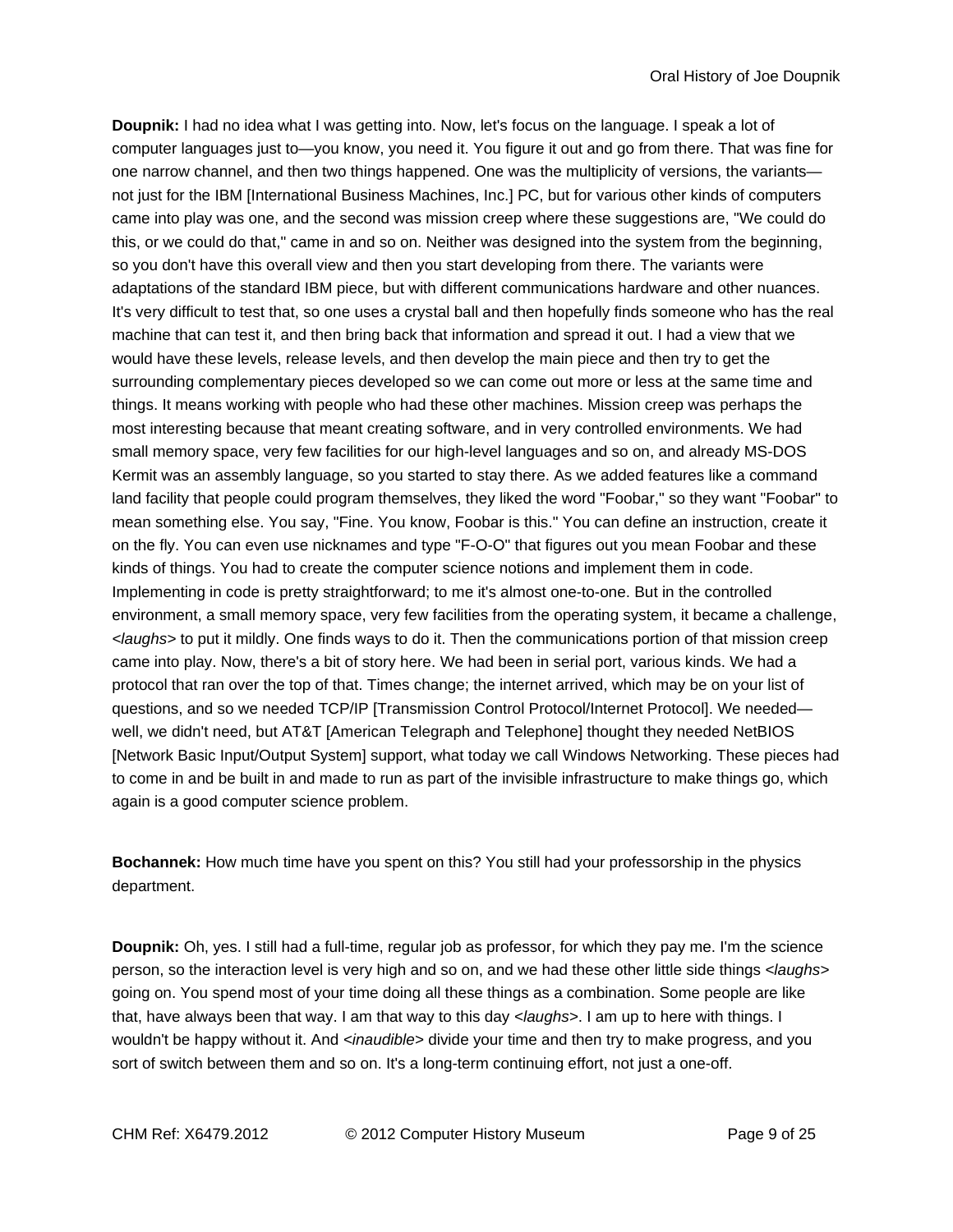**Bochannek:** Where did the TCP/IP stack come from *<inaudible>*

**Doupnik:** Came from a fellow at the University of Waterloo. A TCP stack sounds very complicated at first. It can be; lots of pieces and so on. I understood TCP rather well, so I knew what I needed, but I didn't want to have to write it myself, particularly in assembly language. I'm trying to remember the name of the person who had it [Erick Engelke]. A really good guy, very smart guy. We asked him if we could have his TCP stack. It was written in C, and he said, "Yes. Fine. Great." It became a task of now integrating this thing, so we had a C in assembly language, no real big deal for me. Then correct the stack to do things the way that we needed them to do it, and fit it all together in one tiny compartment. TCP stack is—I think I mentioned it one time. It's about 17 kilobytes *<laughs>,* the whole stack. It's amazing what you can do that way. Through the years I've taken the Kermit program in classes, networking classes, and said, "Right, this is the program. It's got lots of pieces. You're going to gag on things, but this C portion is the stack." We're talking about networking in TCP/IP, so why don't we use this program as a test tool? Go in and find out where the piece of code is, and make changes to do something interesting. You now begin to see the consequences of your changes. You can see all the pieces working together, and that worked well for many years.

**Bochannek:** What about the other networking protocols that ended up being supported like NetBIOS you mentioned already, or—

**Doupnik:** Yes. NetBIOS came in. AT&T needed to have a presence of networking on the desktop. They had UNIX machines. NetBIOS came along largely from them—a community of companies—and so they asked me to write the piece that would work on the desktop, which I did. It was an interesting challenge to do. Of course, that's all old-time stuff now, but it's evolved to CIFS [Common Internet File System], and Windows Networking. That was a completely different environment, whereas the program that I was working with was really just a frontend for the communications stuff, and the focus was all on the communications to make it go. The thing we couldn't do well—we can today but couldn't then—was to integrate the communications program with other applications such as a word processor or whatever it happens to be. The system wasn't built to multitask that way, so we just had a communications program. Files moved from A to B, or we talked—because we had terminal communication, but we didn't have a working environment the way we did with Windows or Macs. That had proven to be quite an interesting other challenge when you have to integrate these other major programs. You figure out those interfaces, but we didn't.

**Bochannek:** Novell networking, I suppose, was also supported? Or was that through the NetBIOS interface?

**Doupnik:** Novell's networking at that time was very proprietary. Like all the other companies, there were a lot of variants out there, each one of which was proprietary. You couldn't touch. They didn't want you to see the inside. I couldn't see the inside, but I knew how the things worked. My crystal ball was in pretty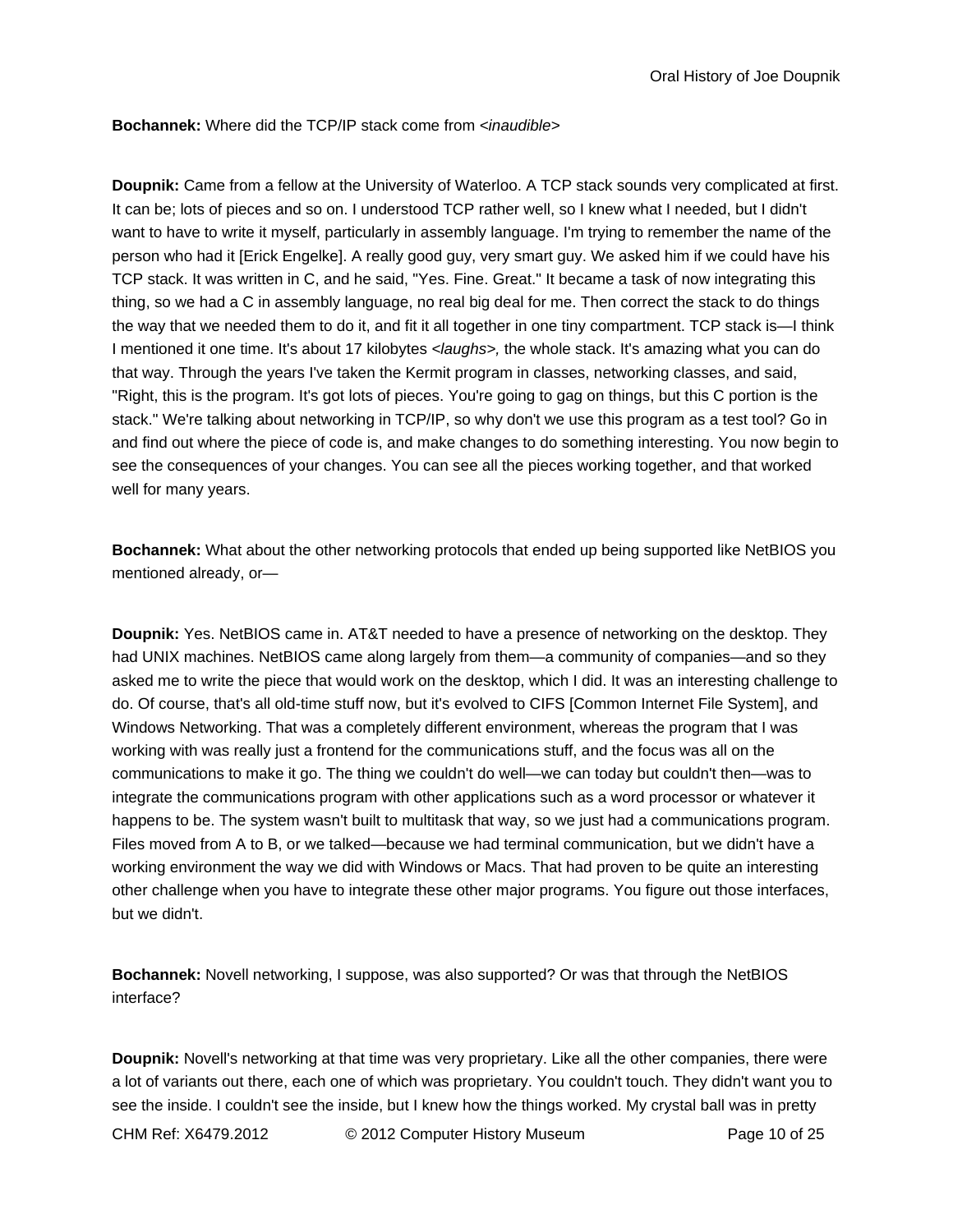good shape then, and so I could talk sense to them about what technology should do versus what it is doing. I helped bring them in to the TCP/IP world kicking and screaming *<laughs>* in those days because they had their own way and so on, and then they finally made the grade on things. I couldn't bring Novell's work into the Kermit work. The two were quite disparate to the way they were handling things, which is too bad because some of the networking, early networking by Novell and others was all very primitive. You send and hope it gets there; nobody checks, and in today's world we know it doesn't always get there. Kermit had the capability of saying, "Oh, well we sent something. It probably is not going to get there. What are we going to do about it?" in the code, and make things go smoothly. A design of Kermit was predicated on things will be bad. We must have the system to take care of all this badness so the user doesn't see all that stuff. Whereas the other guys were saying, "Oh well, we just hope it works." *<laughs>*

**Bochannek:** In a way, we see this merging of two different generations of data communication and networking, two different worlds. You have the serial line, point-to-point. You don't know if the bits even make it; the view of the world, which is what Kermit was designed for. On the other hand, you have highspeed LANs [local area network] with packet-switching and network protocol stacks. Why run Kermit over those networks? Why not use FTP [File Transfer Protocol] over TCP/IP.

**Doupnik:** Yes. That's a good question on those things, and the answer is FTP is very limited. You can't switch directories and see things and so on, and yet it's present. Kermit provided terminal emulation—you know, MS-DOS Kermit, and provided file transfer that was robust. Those are those two things. It could scroll through subdirectories; say I want to transfer a whole group, and it took care of that. Whereas FTP was a little more clunky; still is to this day. It hasn't budged in the slightest on things and had, of course, terminal emulation wasn't there. Telnet was present, but we needed a terminal emulator to express on the screen what was going on. For a long while, we ran Kermit as a user frontend, the user facility underneath the covers. We thought we were talking to the local disk, and of course now we're talking to the network kind of things, and those two worked together quite well for a very long time. I find I retired the MS-DOS Kermit mostly because it's so awkward to try to run today under Windows DOS emulation. It's all largely—they've changed what's going on, but I've used it until maybe three, four years ago.

**Bochannek:** We had a really good point earlier when you talked about why you chose Kermit, and we talked about it right now again, which is the sort of duality of terminal emulation and file transfer, and often when you describe Kermit it's hard to put your finger on what it actually is. It's a protocol for file transfer. It is a communications tool. It's got its scripting language. It's got the terminal emulation that's a bit of a Swiss Army knife tool.

**Doupnik:** It is very much that way. It's a mission creep of the worst kind *<laughs>* if you like because you say we have something that works, which is a file transfer that works reliably, and then we can stick piece on, that piece on, and so on and so forth, which is all very true. You're creating an environment in which to get work done.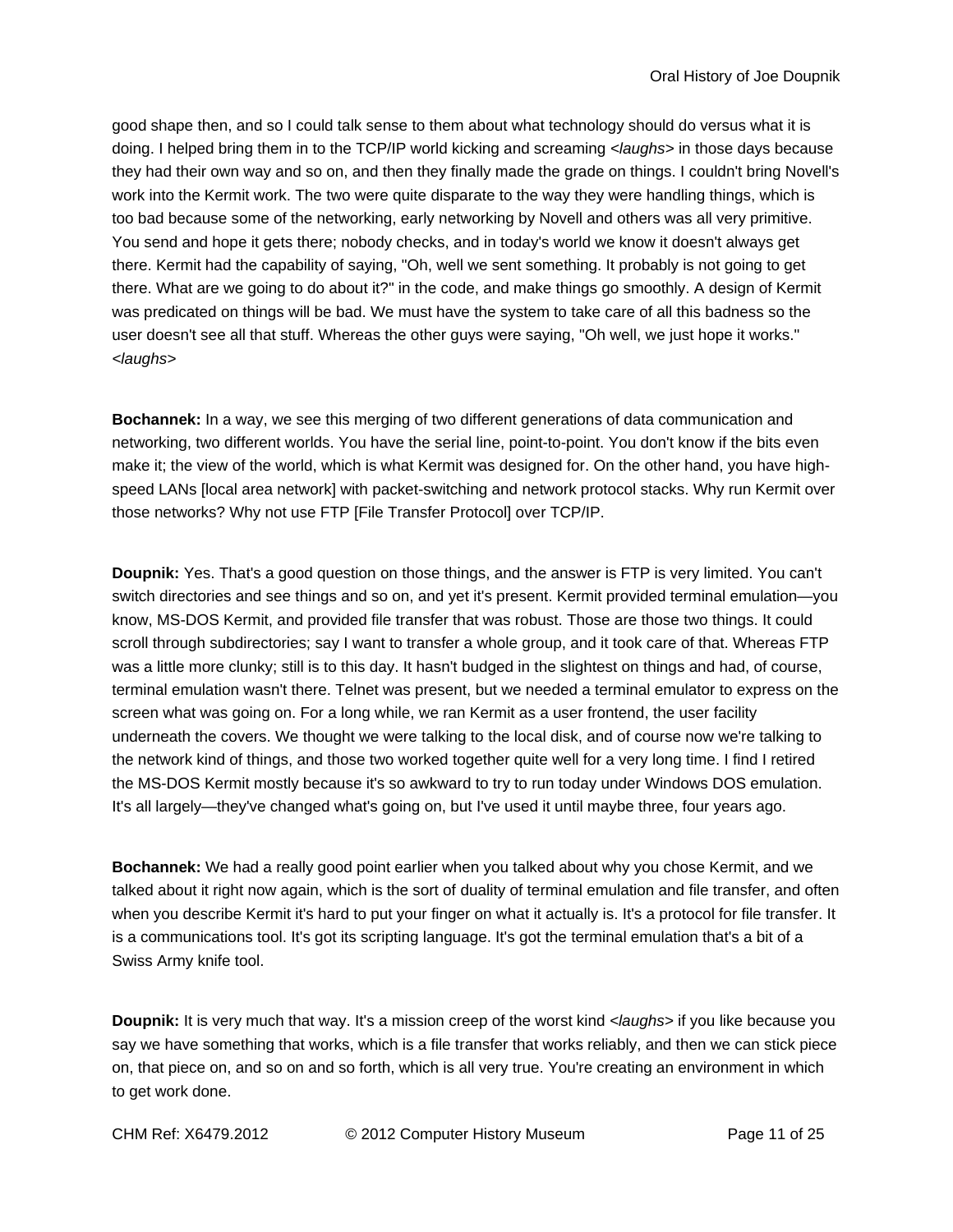**Bochannek:** Let's talk about the terminal emulation because I'm curious about that. I understand that the CP/M version already had some terminal emulation—

**Doupnik:** Yes, it did.

**Bochannek:** —support.

**Doupnik:** Yes, it did. It had what we call VT102 DEC terminal. VT102 class emulation. It turned out that terminal emulation is a very complicated subject *<laughs>* to put it mildly, and what was there was insufficient to do a good job under the environment which we saw things, so I had to learn a good deal about the subject. Terminals are state machines. You send a little burst of information, which the other machine understands and deals with it, and then finally you see a display. I had to learn a great deal about what kind of terminals were there, how they worked in terms of their definitions, and then how I could implement those kinds of things—and then tests to make sure that we reproduced what a physical terminal would do under the same conditions. The target was not a VT102; it was more along the lines of the VT220, and then finally a 320 that's sort of the end of the line on that kind of thing. I had 320 real ones, and make it do fancy displays, and even some elementary graphics for IBM PCs, which the real terminals couldn't do. And to do it well. It took a lot of understanding of how the real terminals work. You look at the specs and you have to try to get to the real terminal to see how things work, and then figure out how to handle things. While we're doing this, Frank again—mission creep—says, "Oh, well, now if you've done English, why can't we do some French? German? A bit of Spanish. Oh, we've got Hebrew and what the heck?" We got into the subject of representing text in different languages—code pages, these kinds of things, which Frank has quite an interest in. He's been quite knowledgeable about that stuff. I wasn't, so I had to learn my way and the hard way, slowly creeping forward. Once we understood that we had a translation, this bite stands for this graphic here, and that graphic there, and a way of saying which one to choose across the wire, and then we decided we could build that into terminal emulation and make things even fancier than the commercial products. You mix English with Hebrew so the direction to write changes, and the code—the glyphs change. All that could be done. If it could be done, I could do it.

**Bochannek:** You just made some really interesting comments here. You said that the terminal emulation was really something that you needed in your department—

**Doupnik:** Yes. That's right.

**Bochannek:** —presumably so you wouldn't have to have a separate program or a separate device.

**Doupnik:** Or a separate terminal, in fact. Yes. Right.

CHM Ref: X6479.2012 © 2012 Computer History Museum Page 12 of 25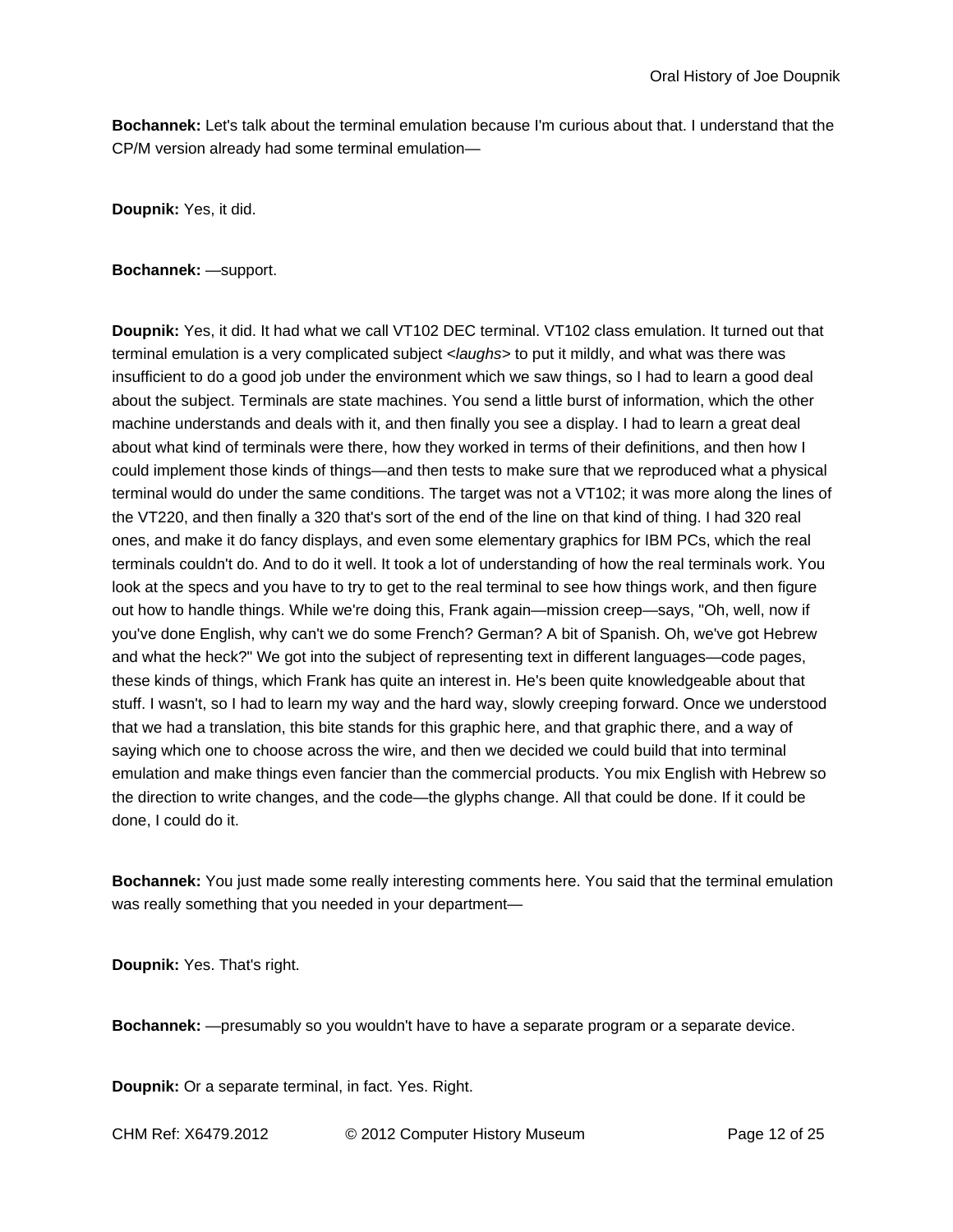**Bochannek:** Convenience, cost savings—

**Doupnik:** It's more convenience than cost savings. Money was not the objective. We're always starving, but we had money. We had the ability to do everything in one place.

**Bochannek:** Okay. Now you primarily were interested in emulating the terminals that you're operating system on PDP-1170 supported, but over time MS-DOS Kermit also acquired additional terminal emulations, presumably of devices that you didn't really care about that much.

**Doupnik:** That's true, but I'm being a nice person *<laughs>.* You're in the system, and if you're the responsible person—

**Bochannek:** Were they contributed from other users?

**Doupnik:** Not really. The information would come in and I would write the code.

**Bochannek:** Okay. Then somebody else would test it and—

**Doupnik:** Yes. That's right.

**Bochannek:** Okay.

**Doupnik:** Which works well because you have expertise in one area, and then you have expertise in another, and you work together on these things and that's fine.

**Bochannek:** However, the international character set support was not something you needed.

**Doupnik:** No. It was something that Frank wanted.

**Bochannek:** It seemed logical since you had worked on terminal emulation to include it at that level?

**Doupnik:** That's right. He was really quite interested and hot on the subject. We spent a lot of time discussing what kind of code pages and ways of representing things and so on. I more or less followed along doing my share of the pie of the things to make all this work. It was interesting because even to this day, people are unaware of how the code underneath represents these different glyphs and so on. I keep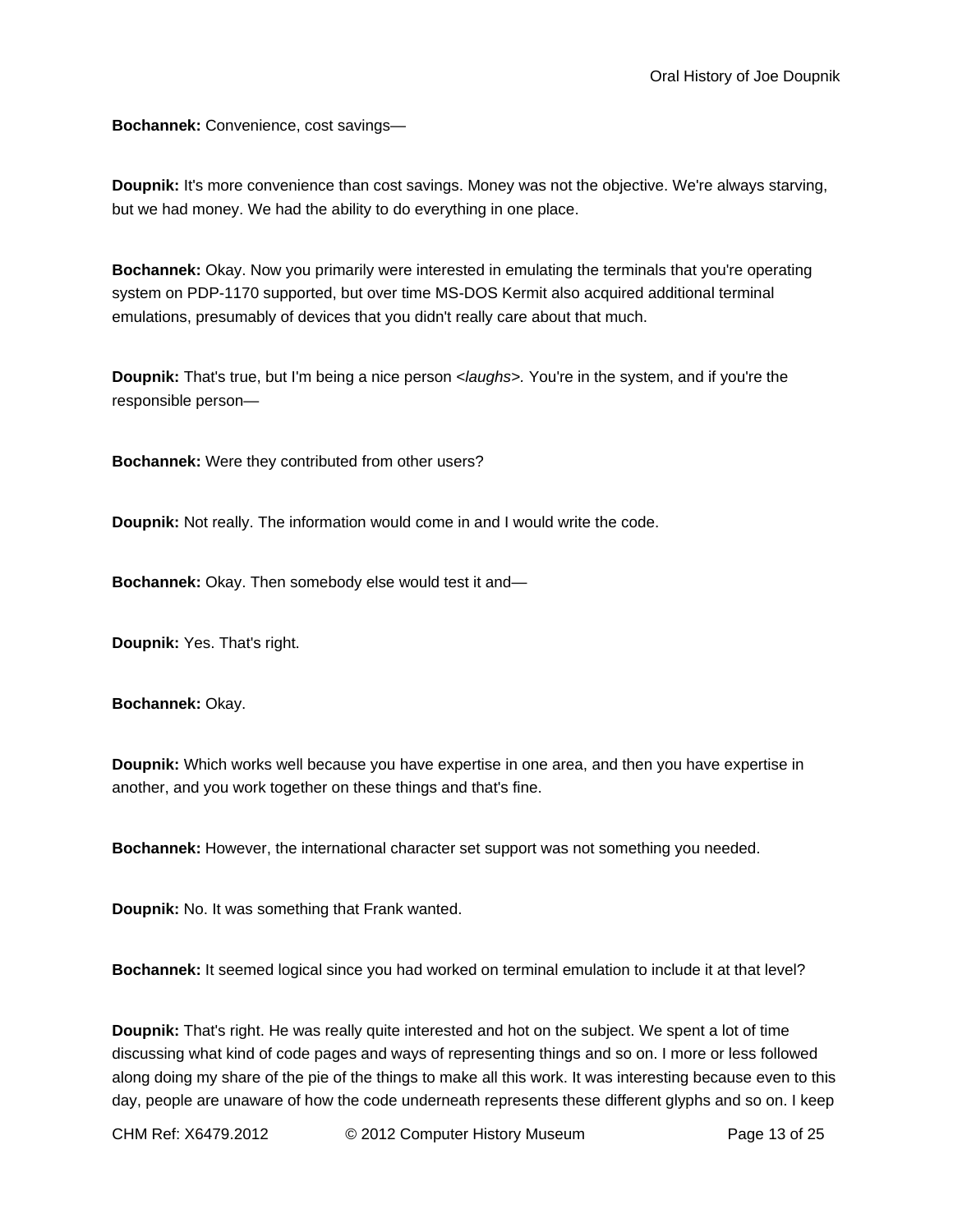explaining it to people. It was not that they didn't have a direct interest in it; it was curious. Practical interest. It's like, "Oh, wow. Yes. We can do that. We can make things turn around." Then it was sort of hobby-level interest in these things, but it didn't have a direct need.

**Bochannek:** Did that result in any communications with Kermit users who had these needs with you directly? Or did this usually go through Frank?

**Doupnik:** Worked both ways. A large portion went through Frank, but the Usenet forms was a common way for many people to express their opinions, and we saw it because they didn't know who we were and they just put it out in this public forum. Some people knew the email addresses of people like myself and would send messages to us, but it was primarily Usenet and what Frank saw from his collection of interactions that determined what the goals were as we went along.

**Bochannek:** Now, there are many levels to character set support, right? I mean there's—

**Doupnik:** Yes. That's right.

**Bochannek:** —the display issue on the terminal emulation, there are things like file name issues, there are many of these.

**Doupnik:** Yes, there are. It's a complicated subject, no question about it. Not only do we have different characters, but we have multi-byte characters these days and so on in life that becomes very interesting indeed. We have those problems to this day in quite a variety of things, and the like. They have to be codified, and people agreed to the system so that we have some way of representing those little nuggets of information so they can be reproduced on the other side, and it's very difficult to get people to do that kind of thing. The ISO [International Organization for Standardization] committee came and did a lot of work on how to represent glyphs in different languages, and the code that corresponds to them, and how to handle some of this stuff, and that was the basis for a large portion of what we did. I still have a book about this thick of the ISO different languages, and the glyphs that go along with it.

**Bochannek:** Another aspect of MS-DOS Kermit was the scripting language support, and related to that, I'm curious how certain features in MS-DOS Kermit made it into versions of Kermit, specifically the interaction with C-Kermit.

**Doupnik:** Yes. The scripting language was strange. It came to me mostly there from the work that other people had done, and then I had to modernize it internally in the code because the patterns had to be more or less—and they could, the way I thought, rather than the way they thought. Then Frank came and kept coming along with suggestions on things. I've thought about this recently. If we had been able to use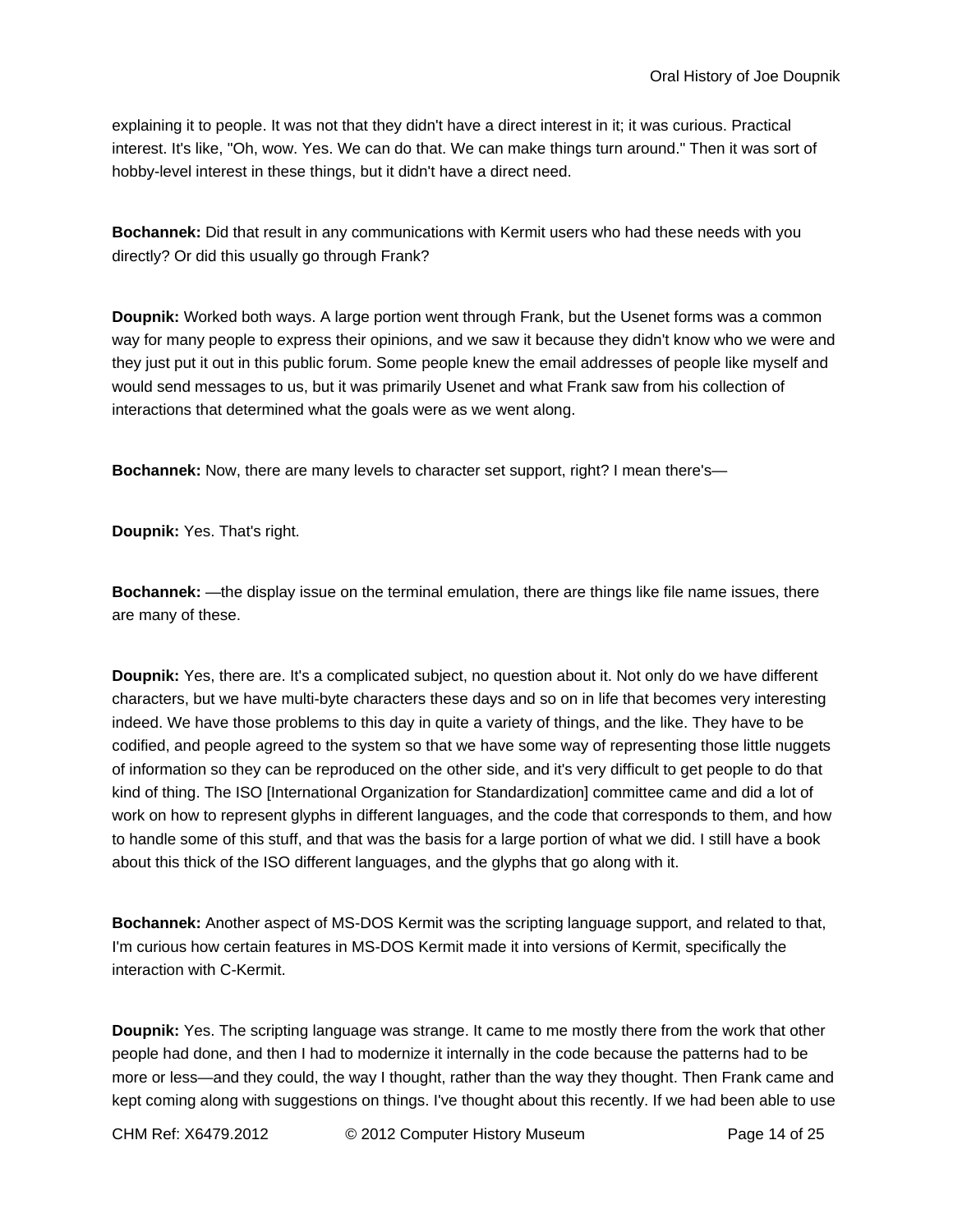hindsight like we could do today, I would have designed a much more comprehensive system, the computer science comprehensive kind of thing, but we were working from the other end. *<laughs>* "What do we face today? Oh, my goodness. Oh, jeez." We hadn't the forethought to design a complete system and then fill it in as we went forward. Life was not that simple. I had to invent as I went, techniques, and then they got reused and amplified a bit—command substitution and all those kinds of things came along naturally, but it took a while to figure out how to do that kind of stuff and it was more—it was 80 percent computer science, 20 percent code, this kind of thing. Again, because my horizon was limited, I was just trying to accomplish the nearby goals that I hadn't the time or energy to think it through more completely and I would have built a regular parser and put in a formal parser, a grammatical lex analyzer, but I didn't. I didn't want to get dragged into that, so I had to do everything by hand. It's amazing we got as far as we did *<laughs>* quite honestly.

**Bochannek:** Was there any other system for which you took inspiration? I mean are you familiar with the DEC operating systems..

**Doupnik:** A lot of DEC operating systems had similar features of command. Many—command substitution and partial things, and then macros. There's nothing new in what we were doing. It'd just bring it together in a particular focus. I don't think we invented one thing. The Kermit protocol is about the only one thing that got invented out of this whole business. That's its own.

**Bochannek:** You worked on improving that as well. I believe it was the sliding window support?

**Doupnik:** Sliding windows. Yes. I teach computer networking and so on, and the sliding windows the way of making things work smoothly with loss, and how you cover it up. We sort of did it—I want to say ad hoc, but by thinking in short-term hoc we handled this kind of problem, and it turned out that we were doing a better job of it than the TCP community to this day, as a matter of fact, and the like. That was a nice piece of work, largely forgotten now because the material has not been written up in simple English for people. My students have gone through it, but that's about all and these things, which is too bad because then there's a bit of knowledge that maybe—lots that had to be reinvented. It can be reinvented; it's not that big a deal. It's too bad we can't get these things in distilled, is my view, to the things. None of us have time to do that. In fact, going back to the old code is probably very painful *<laughs>.* Why we would do this stupid thing, and so on, and so forth. Takes a while to digest it, to distill it, to get the essence of a dozen, maybe, key ideas that come out and illustrate them, and explain why they are interesting in their own right. I don't think we have the time to do that these days.

**Bochannek:** How did you think of yourself in the context of the Kermit user and/or developer community?

**Doupnik:** Just one more person.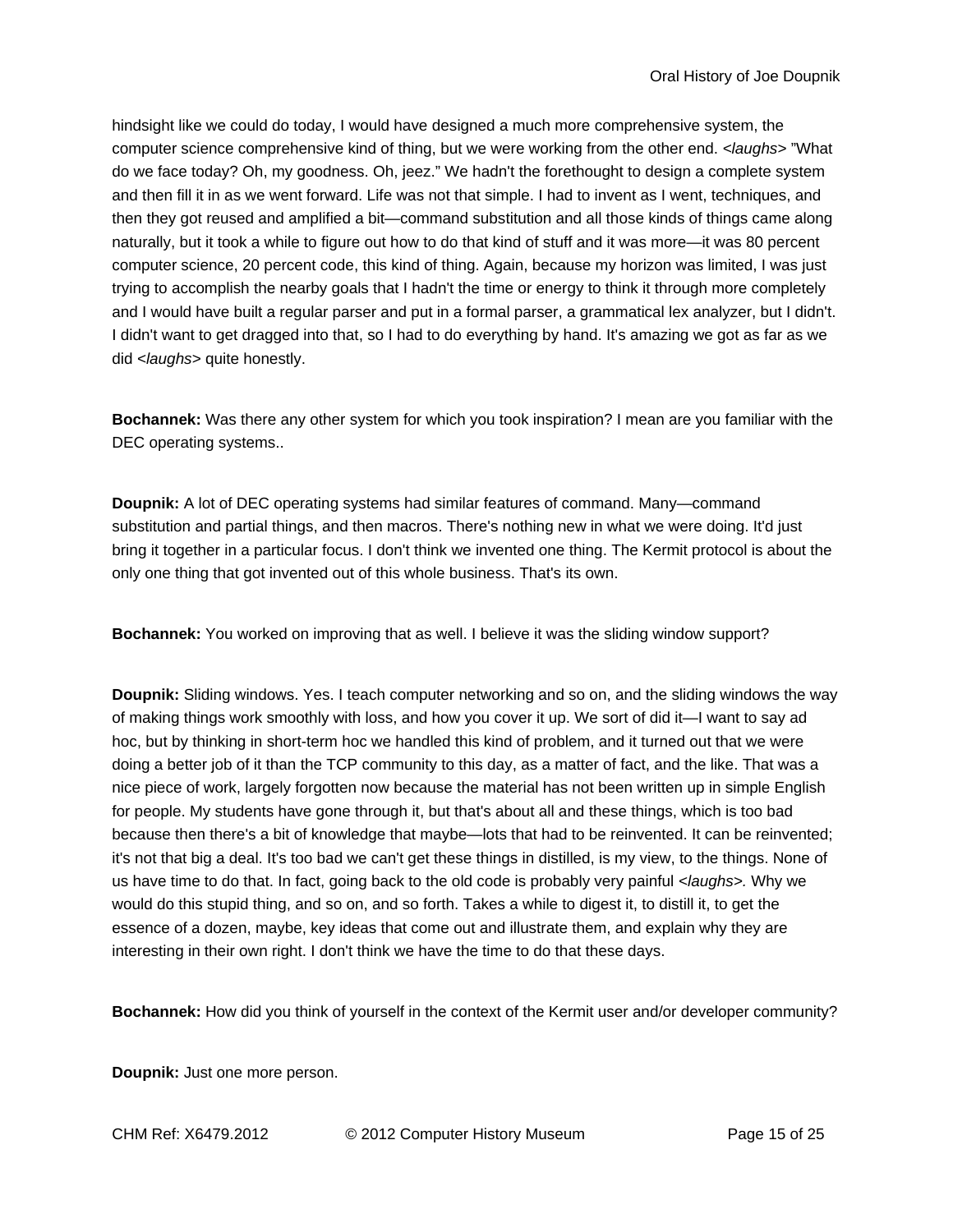**Bochannek:** It seems to be MS-DOS Kermit was one of the more successful versions of Kermit.

**Doupnik:** Yes, it was. Partly—well, not because it was so great in its own right, but because it was becoming a PC world, and so that was the natural focus of things. I don't think I'm anything special at all, and very much peer kind of thing, a level. Everybody's contributing, maybe just complaints, but they're contributing in their way. Prestige was of no interest at all to me, or any of these personal kinds of things. Getting something done that was useful and other people thought of as useful, and we thought we were making progress on things.

**Bochannek:** Distribution of MS-DOS went through Frank in Columbia, correct?

**Doupnik:** That's right.

**Bochannek:** Okay. You did not distribute it directly?

**Doupnik:** Correct. We tried to make sure that that was the case. Frank and Columbia are the originators, maintainers, all these things. It's right and proper that they act as a focus for this kind of thing. If you get into the self-distribution, if I decide that I wanted to distribute it, then we have a fork in the project, and we have all this competition, which is silly. There's no point in me getting involved with that kind of thing. Again, if we work together, we work together, not separately.

**Bochannek:** How did the MS-DOS Kermit features make it into other versions of Kermit since there was no code reused between MS-DOS Kermit and C-Kermit, for example?

**Doupnik:** That's right. Mostly through comments, I think, or discussions in the group—how we handle certain issues and so on. There was a lot of discussion back and forth that gave people the clue that they needed to do this, I don't know what this happens to be, choose an example, and then see if they could implement it in their own frame of reference and then keep the command syntax consistent. Frank was using C-Kermit as sort of a benchmark standard for doing that kind of thing.

**Bochannek:** Was there any forking of MS-DOS Kermit at all while you worked on it?

**Doupnik:** There wasn't. Nobody really tried, and I think because it was an assembly language, it didn't have a manual that explained all the little bits and pieces in great detail, so we really had to work at it to understand how it worked, and no one had that kind of level of interest, which is too bad in its way because whatever we do, my opinion, we really want to put it in the hands of others. That's the only thing that counts in the end. We can have a good time, but unless they have a good time, in the end we go on.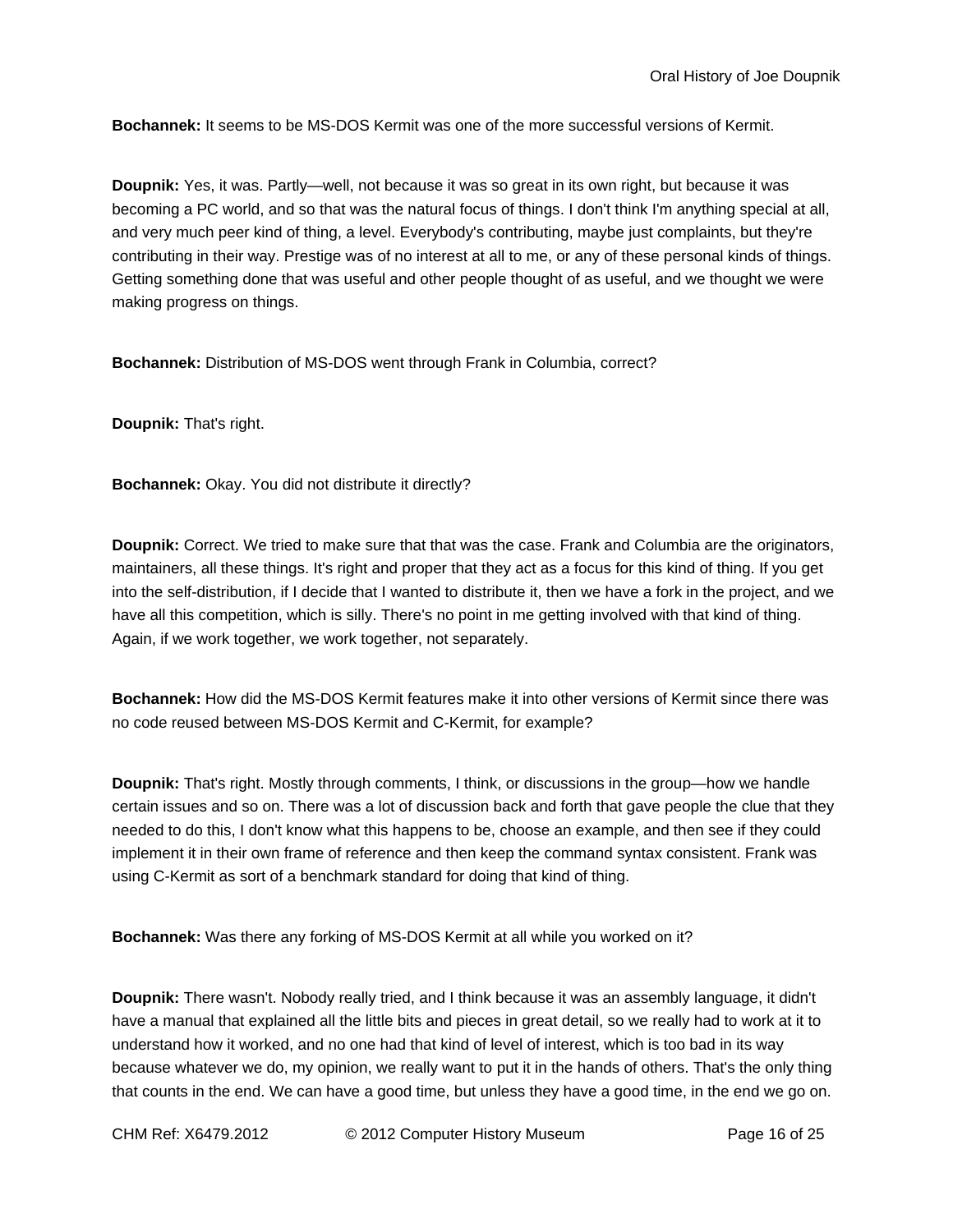It's the end, and that doesn't make good sense. Somehow it's transferred, and complicated things are difficult to get across. There's no question about it. Today, literally, I'm involved with building complicated server systems and I've had to go to great lengths to document it in ways that people could begin to understand how the pieces work together. If they did wish to get in, they have some navigation information. There's no end to how much you can document and that kind of thing, but I felt it was necessity in my slides that—I call it "hit by a bus syndrome." *<laughs>* What happens if I'm not here? Who's going to fix this thing? It's more than that because it's not just fixed; it's actually getting information, useful information into the hands of others who can use it.

**Bochannek:** You worked on MS-DOS Kermit in one way or another between about '85 and '95?

**Doupnik:** Yes. Something like that.

**Bochannek:** At one point, Jeffrey Altman started working on the OS/2 version.

**Doupnik:** That's right.

**Bochannek:** Did you have a lot of interactions with him at all?

**Doupnik:** He and I talked quite a bit, but he was pretty much running his own show. Frank and I talked quite a bit about trying to do an MS-Windows version of all this stuff, and that would turn out to be a huge amount of work, and our backgrounds were not suitable. Jeff was much closer to that.

**Bochannek:** The deal was to Kermit—eventually turned into K95.

**Doupnik:** Yes. He had the frame of reference and he began to understand the toolsets and all these kind of things, so he was going to handle that particular regime, which I'm very grateful for *<laughs>,* thank you very much. I didn't want to have to master that myself. He came in and started doing that material, and then OS/2, and then the Windows version. The Windows version worked quite well. There's a lot of synergism in terms of what it looks like at the command level, but the inside's completely different.

**Bochannek:** The feature set in terms of terminal emulation and initial character support, scripting language support, the major things that MS-DOS Kermit really brought into the Kermit world—they're all in the OS/2 and then the K95 version as well, but again, no code reuse?

**Doupnik:** No code reuse. Yes. That's right. The ideas transferred, and people—you get *<inaudible>* experiment of one, see if the other side behaves the same. That's correct. A lot of things work this way.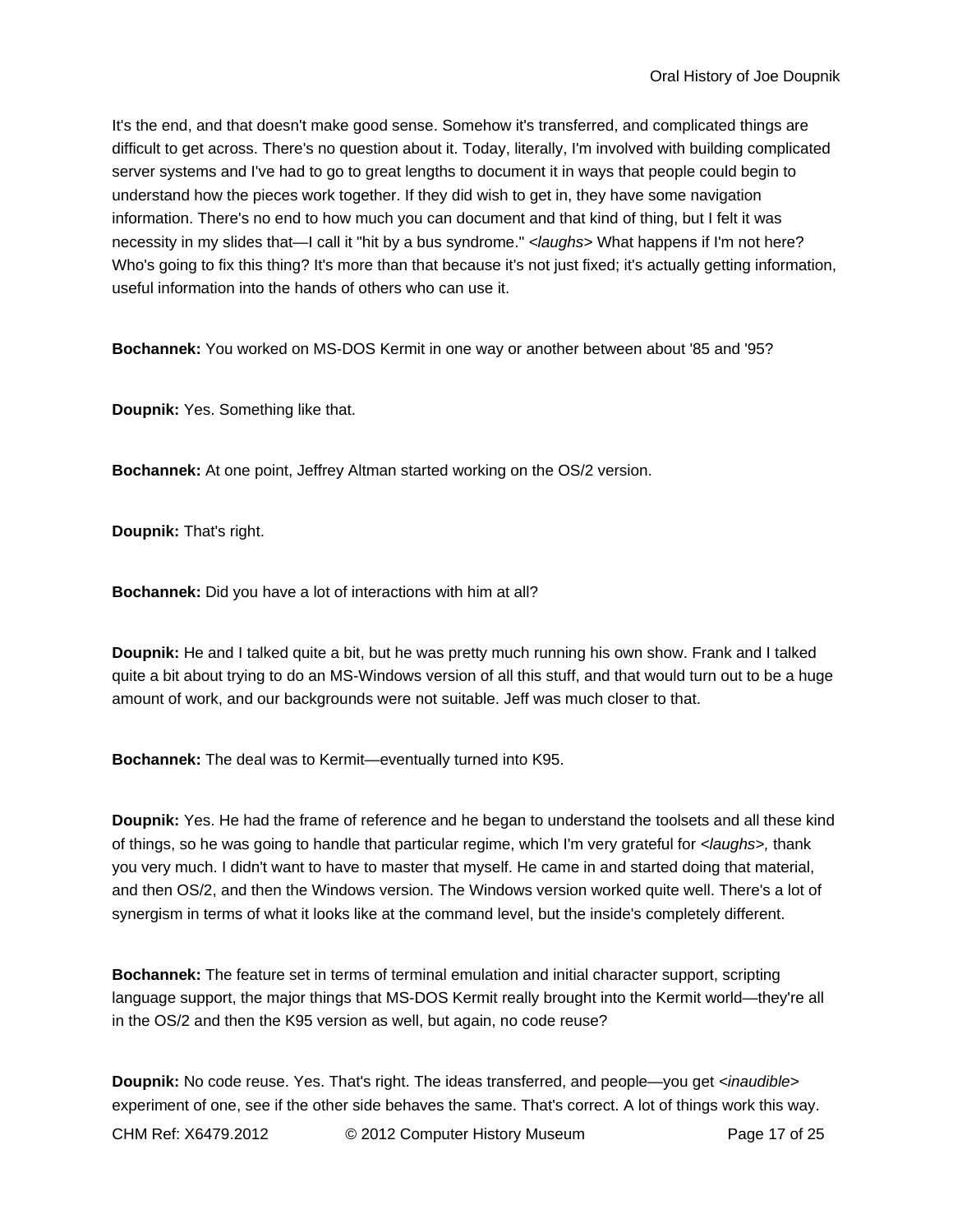The origins of a lot of these things are well outside of Kermit project *<laughs>*. Command, we're not even aware and we begin to implement them and make them happen in our environment and that's the way it should be.

**Bochannek:** Can you trace the trajectory of your involvement with Kermit for me from about the mid-80s to the mid-90s where there's specific milestones that you will point out?

**Doupnik:** Yes. Good question. The answer is; I don't know now. I knew that in the very beginning that Kermit 2.2—I want to say 6, 7, and 8, that series—were difficult because I was learning a great deal at the time, and I was very, very busy. Those matured and then Frank decided, well, we're going to call it Kermit version 3, MS-DOS version 3. At that point, it started looking like a product to me. It got recognition, we had to have polished, and complete this. Then as new features came in principally from Frank, the need, then we marched through the minor versions 11, 12, 13, and 14, and so on, and they became very much, in my eyes, a product. It had to look right, work right, had to be fixable, automatic in various ways, and that became quite a chore. A lot of the creativity, the new ideas stopped. We added features. We became really quite a large amount of work to do. My time really just—I was completely saturated at that stage. I became much more involved with externalizing Novell-like networking-like kinds of things, and so the interest in the Kermit project fit, and of course then the technology spelled the end. Windows came along and took care of that with things.

**Bochannek:** How did the MS-DOS Kermit book come about?

**Doupnik:** Christine did that.

**Bochannek:** Christine Gianone?

**Doupnik:** Mm-hm. I didn't. That's largely her work and Frank's. I did some editorial kinds of things, creaked and groaned *<laughs>* saying I wish they hadn't said that, but that was external to me. I could have done it, but that's not the way things were being played out, which is fine. She was good at that kind of thing, so why not?

**Bochannek:** Who else worked on MS-DOS Kermit on the coding itself? It sounds like you took in suggestions, bug fixes, patches.

**Doupnik:** I was about the only person, at least—there's a lot of comments from other people, and I assimilated them. I had the moral responsibility to incorporate and make sure that things got in there that should, and rejected, but I was sort of the shepherd for that, and I had no problems with other people doing things. Occasionally they would, but very little actually would come back to me. The form that I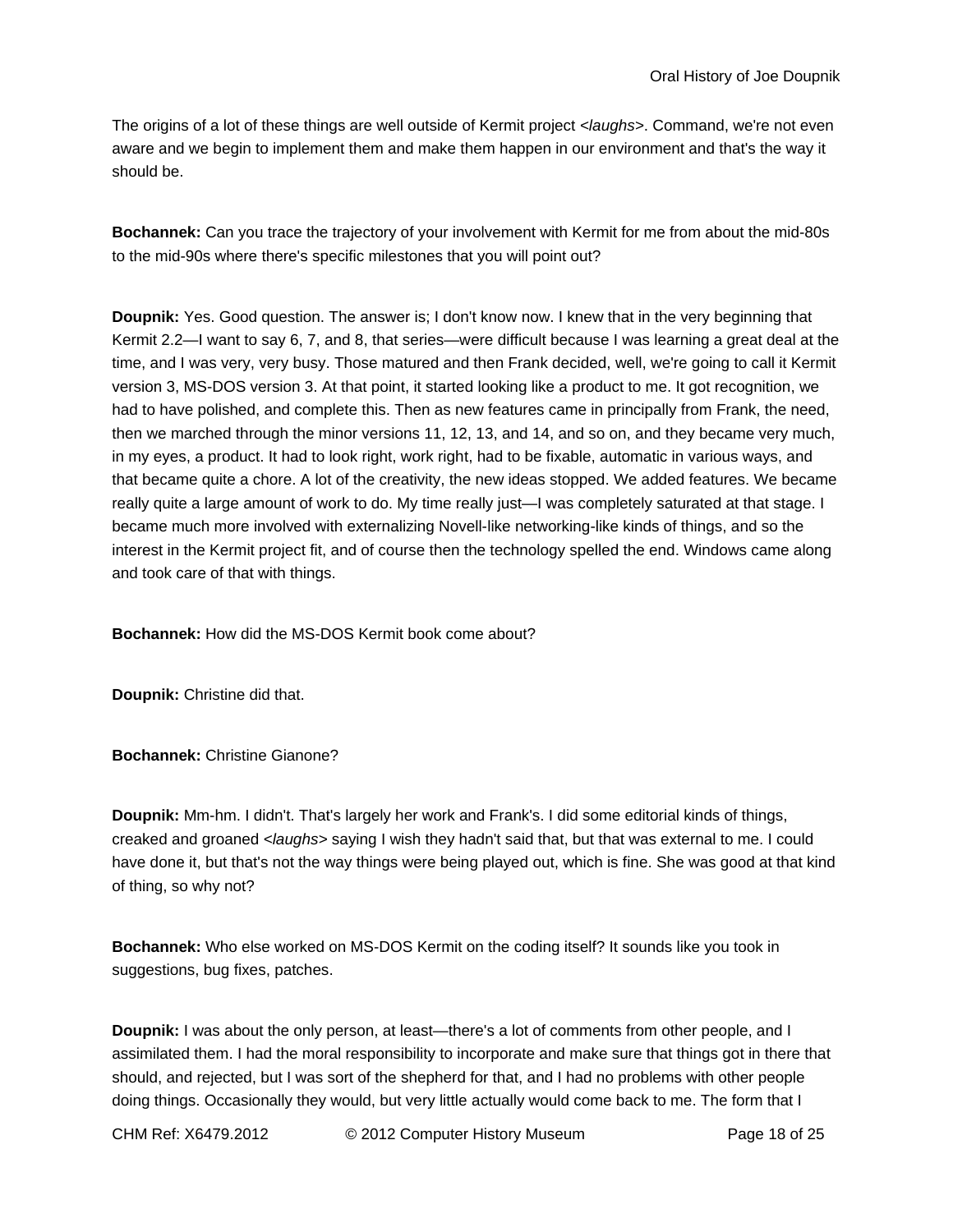used with Frank didn't happen to me very often. Now maybe that's a failing on my part, I don't know, but it didn't. Didn't happen very much. Again, the code complexity was so much that other people were put off.

**Bochannek:** It also sounds like you enjoyed writing the code, making it work, doing it well, and were less interested in directing a coterie of programmers to do this for you.

**Doupnik:** That's correct. I had my own problems in running groups for other reasons, and again it's just getting something done and this kind of stuff. Code wasn't the problem for me because I was fluent in all these things. It was just a question of time and energy to put into it and get something accomplished. If it were written in Swahili, I'd be just as happy *<laughs>* actually, even though I don't speak Swahili. I view it as a box, and somebody who really understands how the innards work, fine. Makes it work, and that's great. I wasn't interested in building an empire or running a large project because I had plenty of that in my own plate. Even in those circumstances where I am running groups, my interest is again in some goals, and the group is there to work with me until we get to those goals. Again, just because I don't like building empires, I continually do this to this day as a matter of fact.

**Bochannek:** Do you attend any conferences or lectures? Anything like that, related to Kermit? There's the Russia conference, and you already mentioned to me before the interview you didn't go.

**Doupnik:** Yes. There was one, only one that I went to. It was early on, on the east coast. Frank was there. It was the only time I ever met him, as a matter of fact. We had a large, very large meeting. I don't remember exactly the venue. This must be in the '80s sometime. I get up and made a schpeel on something, on what I was doing—and a very large audience. The thing that impressed me afterward was the—aside from the enthusiasm—the number of groupies that emerged from that. People wanted to reach out and touch and that quite frightened me because I can't—there's something not quite right with these people. It wasn't an ego appeal to me. I care less about that really, for one. The fact that these people reacted in that way was a bit odd. I used to talk with scientific audiences where it's anything but friendly. It's fierce *<laughs>* hand-to-hand combat, and I'm built for that and I love it. I'm used to that, I'm part of that environment, and this was quite different. It was almost pop in those days, and made me feel somewhat uncomfortable. Publicity was not my goal at all. Publicity has its use: to get people to become aware and so on. That's fine. But talking to audiences, no. I've talked with a large number of audiences all the time, and again, it's the same thing. It's not me *<laughs>.* It's it. It's it.

**Bochannek:** Who funded your work?

**Doupnik:** Me. *<laughs>* The Kermit project got no funding really, at least in my direction, at all. A couple of gifts came in. When we were doing the AT&T NetBIOS work, AT&T sent me a Unix PC machine. I think DEC may have given me a terminal way back when, and as I recall that's been it. No financial support for other things. Sometimes that's good, sometimes that's not so good. Just thinking how people are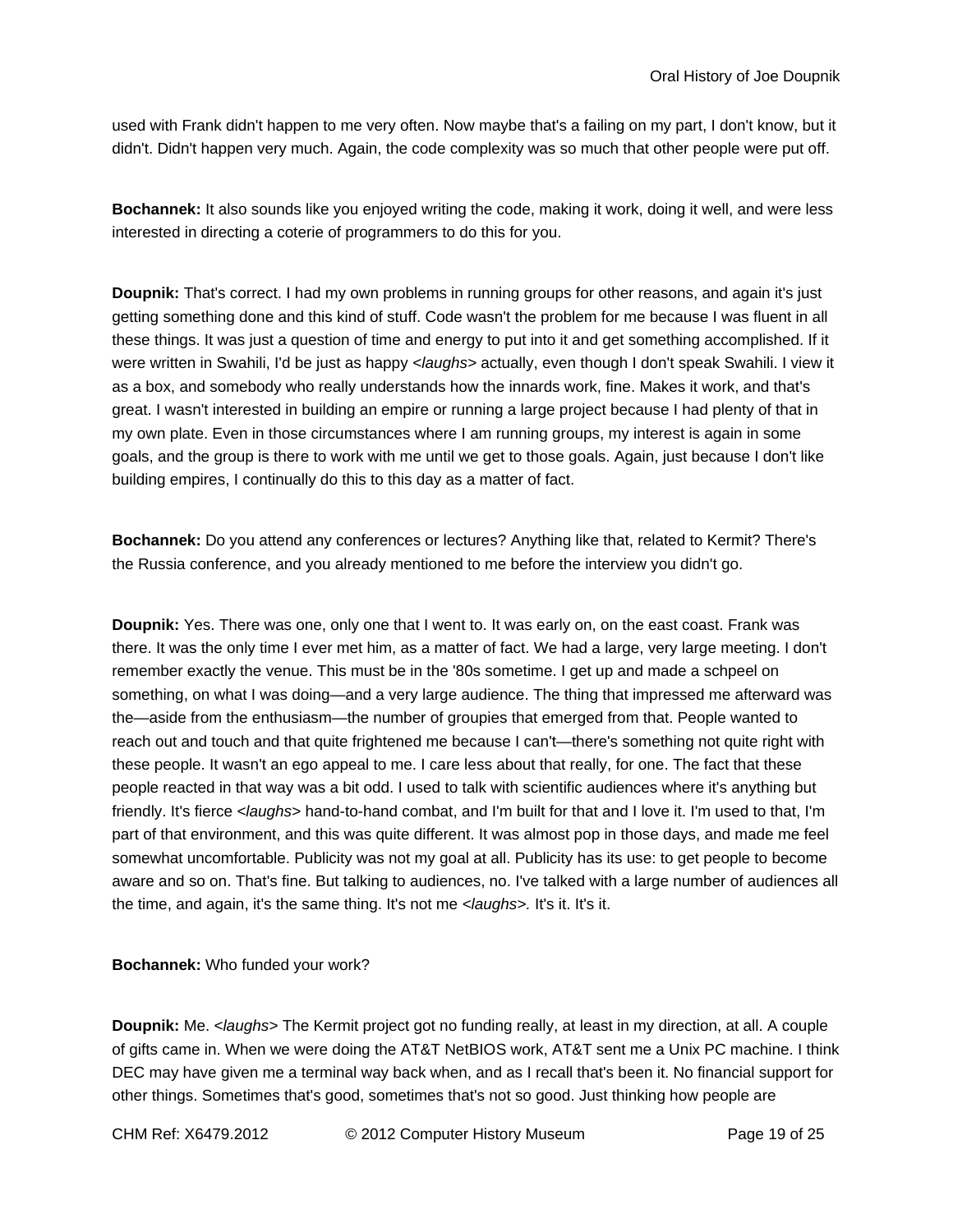motivated, creative people are motivated and things, money's usually not there, but boy does it *<laughs>* count in the end. You've got to eat and these things. But how to keep the creativity and all of the prestige and all that kind of stuff straight, money was not part of the mix.

**Bochannek:** What was the perception of your work within your department, within the university, even amongst friends and family?

**Doupnik:** Now, that's a good question because that really impacts what you can and can't do. My department initially liked it because they could use it. They didn't care about the rest of the involvement. My dean thought it was a really good idea that there was a little bit of publicity where it was at. Beyond that, they hated it because of the time involved, so it became a very serious obstacle to professional advancement. Even though I had taken the material in many cases and turned it into classroom material, you know, pieces of what I was doing—and so I simply told them that I was really doing more good in my estimation among more people by using this Kermit as a tool for them than I was by publishing scientific papers. I had to do both, but that was my stated purpose at the time, and I feel to the present that it was important for me to feel good that I was doing something constructive. I was going to continue, and they could do whatever they liked about it, and so they did whatever they liked about it. Life was very, very difficult for a really long time.

**Bochannek:** What about friends and family? Did you have support for this venture?

**Doupnik:** Only curiosity. *<laughs>* I don't have a regular family, so I don't have that particular problem. No, people are curious only because they see you working so hard on something. They hear little anecdotes and so on, but they don't look on the insides. That's true with even technology that I'm working on today. They don't care about the insides; it's just a thing, right? But you know, my being bounced around is an interest to a personal side of things.

**Bochannek:** Are there any specific stories you recall from users, from people who contacted you and said that they've used MS-DOS Kermit, and how it solved a particular need for them?

**Doupnik:** Only one comes to mind. I usually push those things aside in my own thinking, but there was a group doing a project flying on the space station. They came and said they wanted to use this MS-DOS program. I said, "Yes. Fine. No problem." They required some fixing up to tailor to their environment, which I did. Fine. They were most pleased, so it's probably still up there as far as I know, and that's been about the only real thing that's come across that way. Other people make comments, "Oh yes. We like it." "Oh, we hate it," which is fine, and I just toss those.

**Bochannek:** Is it your interest in space matters why this sticks in your memory?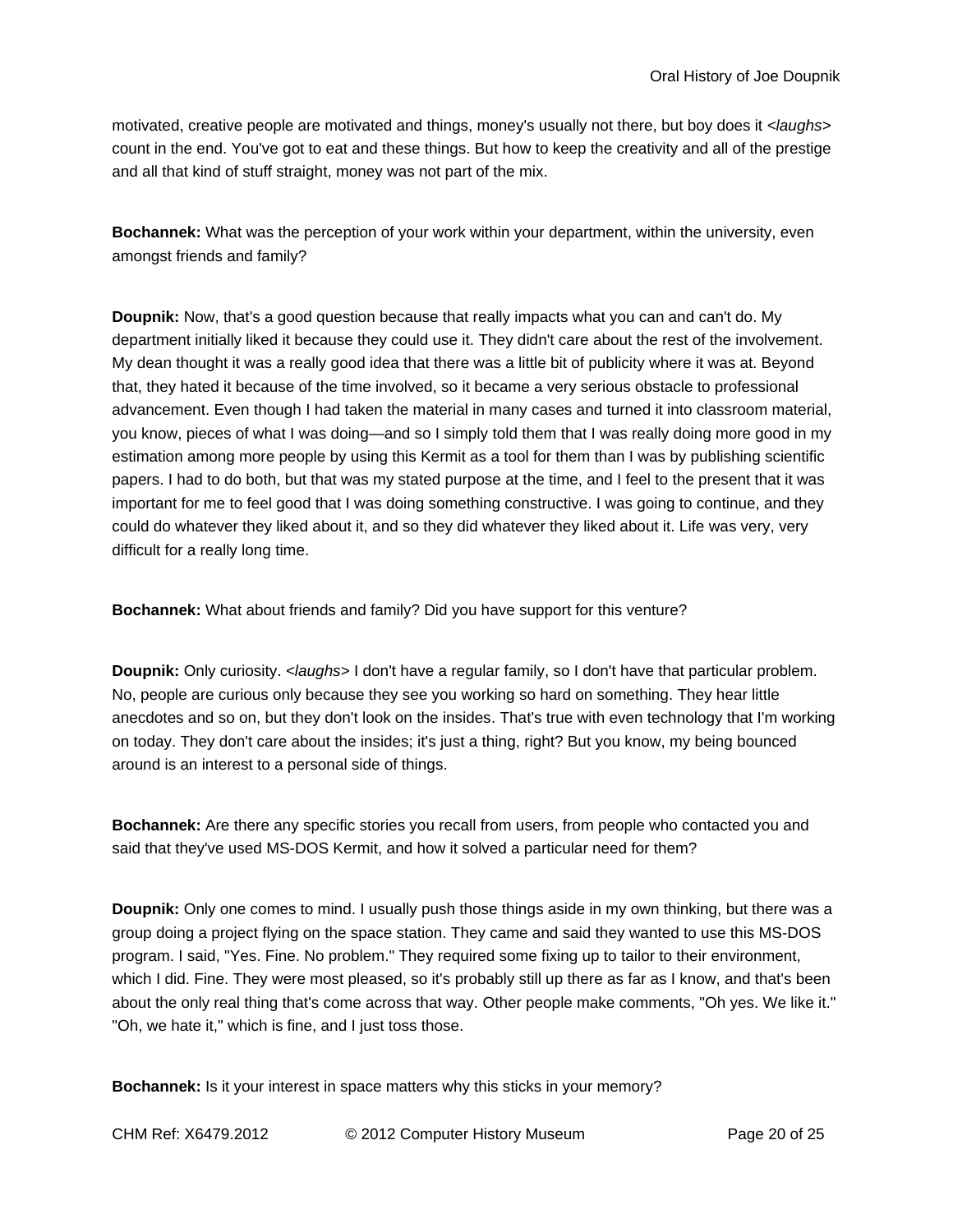**Doupnik:** No. Not really. It's because some group had a need that was quite serious. It was a means to an end for them. Just a piece of the puzzle, and they said, "We really are going to depend on this piece for these kinds of things." That's what sticks in my mind.

**Bochannek:** Why do you think MS-DOS Kermit was successful?

**Doupnik:** I think it just happened to fill certain needs. The terminal emulation was a big portion of that. File transfer was less because there were other file transfer protocols, and it was free. It seemed to have a reservoir of support people behind it, so you can ask questions. People were growing into the PC environment at that stage, so it was filling a bit of a vacuum that isn't there today, and the same thing is true again today. One of the subjects I'm dealing with currently is trying to take venture-provided material, which is a closed system and it only does certain things—and combine it with open source, which is a bit helter-skelter to do something more useful than how to make these things coexist, but keep both options going and things. I think in the Kermit days, we didn't have the commercial offerings, but we had one. We had one. I'll mention just as a way of anecdotal information again, there was a terminal emulator that came out of Attachmate, WRQ [WRQ, Inc.], and they were doing quite well. Today, the Attachmate group owns Novell, and I work with the Attachmate group. That WRQ is still there and things, and it's a commercial product so they keep it going.

**Bochannek:** We talked about some of the technical turning points in the project for you, implementing the different terminal emulation character support and so forth. We also talked about how MS-DOS Kermit ended with the advent of especially Windows 95. Any other turning points you can think of?

**Doupnik:** No, I don't. Getting in the communications protocols was very interesting, significant to my way of thinking. Getting modern terminal emulation end so I can do the various character sets and all these kinds of things was, again, a major do that was spread out over so much time, it wasn't a nugget. Those were the basic points of doing that stuff.

**Bochannek:** Are there any specific choices that you made, either technical or non-technical, that you regret?

**Doupnik:** Oh, I don't know. Probably some. I think the shortcoming was not doing long-range planning. One could do a deeper analysis and construct better systems, more flexible, longer-lasting rather than trying to work on something that can be done this month. That's a design error. That's strategic error on my part. I wasn't thinking in those terms, but looking back that's what should have been done. Now, I learned quite a bit of computer science, self-taught. You think about things to do it, which paid off very handsomely over time because I do know a fair amount about the subject. I hadn't thought at the time I was doing this to think in those terms and design well. MS-DOS Kermit has reached end-of-life. It can't easily be picked up and refurbished and brought into the modern world. Too much work; it's not good, and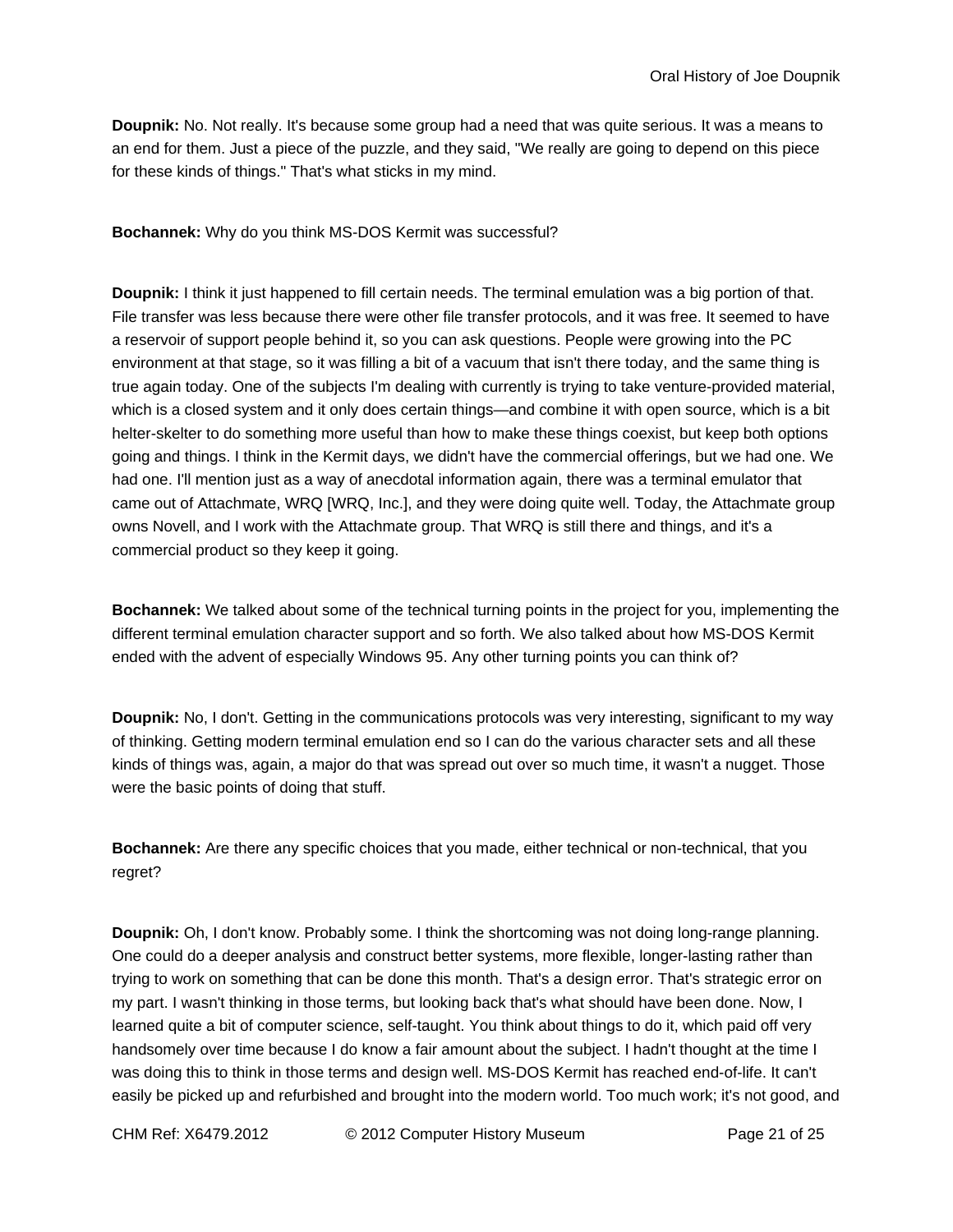it's not documented well enough. Documentation is the second shortcoming, which is something that we collectively should have done to identify the key features and explain them in simple English so that they can have a lifetime longer than a particular product. We should have done that, and that's particularly true because we're educational, we're university. That's our job.

**Bochannek:** It also sounds like this is a common issue with many non-commercial software offerings.

**Doupnik:** It is. It's worse today than I've seen it for some time, and people will create something, very few comments, slapped together, and issue it to the public, and then they walk away. I see this all the time, and it's too bad. Their ideas are not understood; their product is thought of as shoddy after a short period of time. It doesn't do what it needs to, and it gets lost *<laughs>.* It's really a complete waste because people can't articulate the key ideas and other things that allow the technology to move, to live in its own right. They had invented writing basically. That's really what it comes down—they hadn't invented writing that conveys ideas in abstract form, and it's tough. Technical people don't like doing that. Now I'm a professor and my life depends on doing that, and so I learned to abstract and distill and so forth, but it's a lot of work to do that and it's a complicated thing, and people don't do that.

**Bochannek:** Was there a decision you had to make during the project you felt was very difficult? Not necessarily technical; maybe just a direction to take, or that you really had to *<inaudible>*?

**Doupnik:** Nothing I can really think of. Clearly, Frank and I went through some ups and downs—technical difficulties, differing views on things—but nothing stands out that I really didn't want to get into, that I felt distasteful about. Some portions were quite a challenge for me to do, so it took a while to get around to actually doing a good job and seeing eye-to-eye on things. I don't know what Frank's view is looking back at his side of the equations, but compromises he had to make *<laughs>* because he couldn't convince me to move. I have no idea. No. I feel inwardly good. I think it was a successful project because we wanted it to be successful. No one was in it for any glory that I can think of.

**Bochannek:** Was there a particular accomplishment in the project you feel most proud of where you say, "Doing this is something you are very proud to have accomplished?"

**Doupnik:** Not really. The whole. The product as a whole is as close as I could come to it because that's the functional unit. That's what people see. Internally, no. I'm so used to facing technical challenges, puzzles, and overcoming them. Very few have a long lifetime of saying, "Oh boy, that was really a terrible problem and I got there. I'm really pleased." I do. I go through this many times of the course of a year that that knowledge fades. It's only when I can externalize it and say, "This is how things could be that we don't have now, so pay attention because things could be much better," that I get a feeling of accomplishment.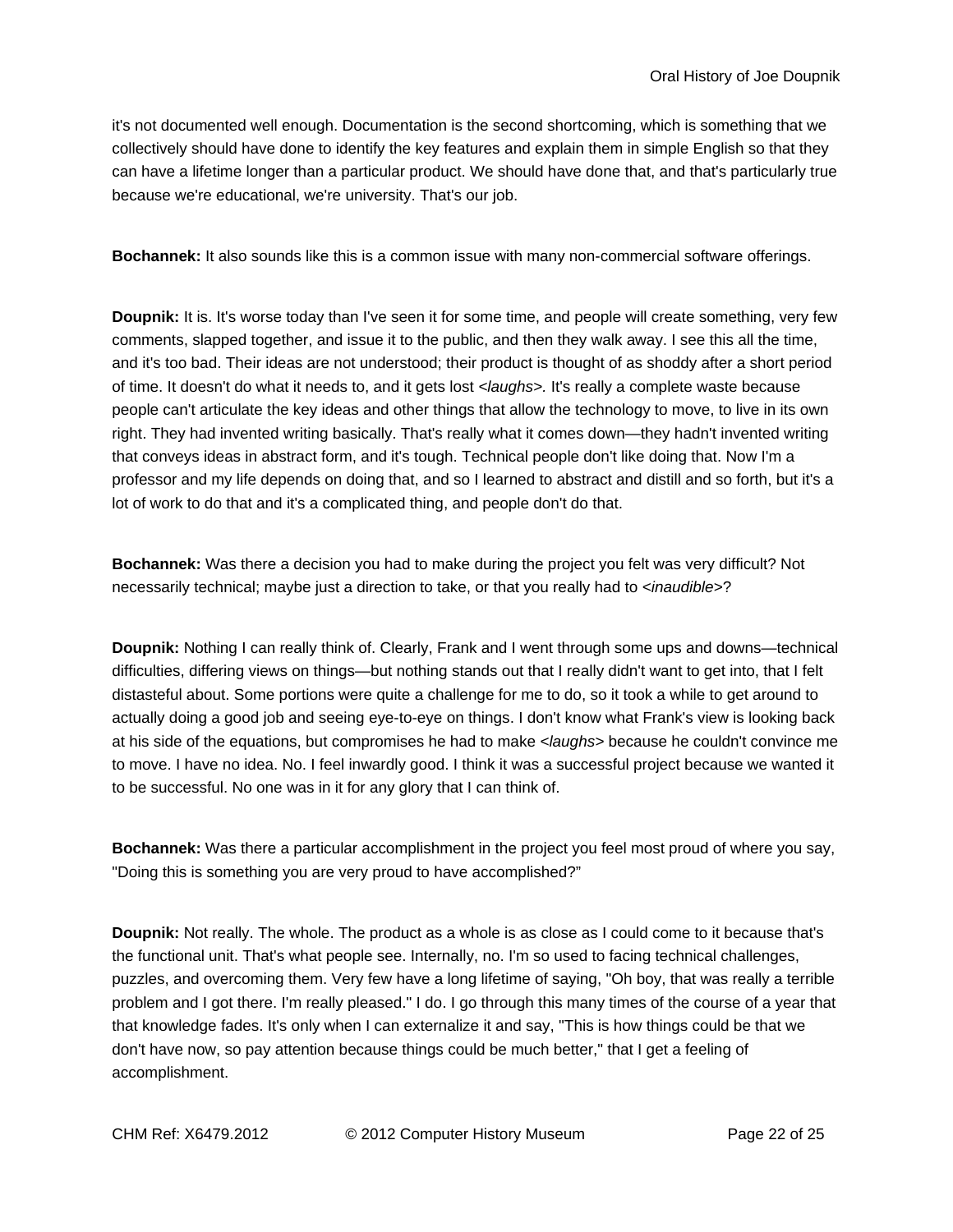**Bochannek:** What was the most enjoyable part about doing this work? You said you like the puzzlesolving. What about the people? What about actually using the product? What do you enjoy the most?

**Doupnik:** Well, I actually use it. I enjoy the product. I'm using it more than anything else. I enjoy working with technically competent people. No, they don't have to be experts, but they can articulate things, they have common sense, and I'm a science person so interaction is the name of the game. That's where my rewards come from. It's peer review in simple kinds of terms. Other than that, no, it's driven by selfgenerated goals. I know this can be done; I think it's a good idea that we do it, so if nobody else does it, I'll do it and show you how to do that kind of thing.

**Bochannek:** You mentioned already sometimes the way the community of Kermit developers, Kermit users communicated, much of the newsgroup—there's the info Kermit list, the Kermit Digest, there are a number of different ways to do this. What did that community feel like to you? Was there conflict? Was it—

**Doupnik:** Oh, yes, there was conflict. Frank probably explained a couple of cases on Usenet when we had some real battles with external parties, which I won't go into.

**Bochannek:** If you want to tell the story.

**Doupnik:** I'm trying to remember all the details, but there was a person who had a product similar to what we had in some way. It was ZMODEM, and I can't remember the guy's name right now. Anyway, he had a strong personality and a strong way of doing things, and the question is would Kermit be able to do some of the same features? Could they be merged together and so on? Well, he and Frank did not get along *<laughs>.* Boy, oh boy. It was very nasty on Usenet, which is not a good place to have a battle on these kinds of things. That was an outstanding case of things simply not working, and he went off of it and huffed and did his own things. Mostly what I saw were a few very knowledgeable people who could make incisive comments, a large body of people who were making lesser comments because they were just experiencing this, that, and they thought they'd pass along the ideas and they're being kind by doing so, and then a vacuum. The people who were willing to risk making a comment are far and few between, and so we had this low level and very few really, really strong comments that came up, which is not great. If we had more modern communications and publicity and so on, there would be more of that, but that's about the way most systems work—a few strong voices, a few brave people, and then the masses who would keep quiet, which is too bad.

**Bochannek:** Talk a little bit about Frank da Cruz and the folks at Columbia and how you interact with them. You said you only ever met him once.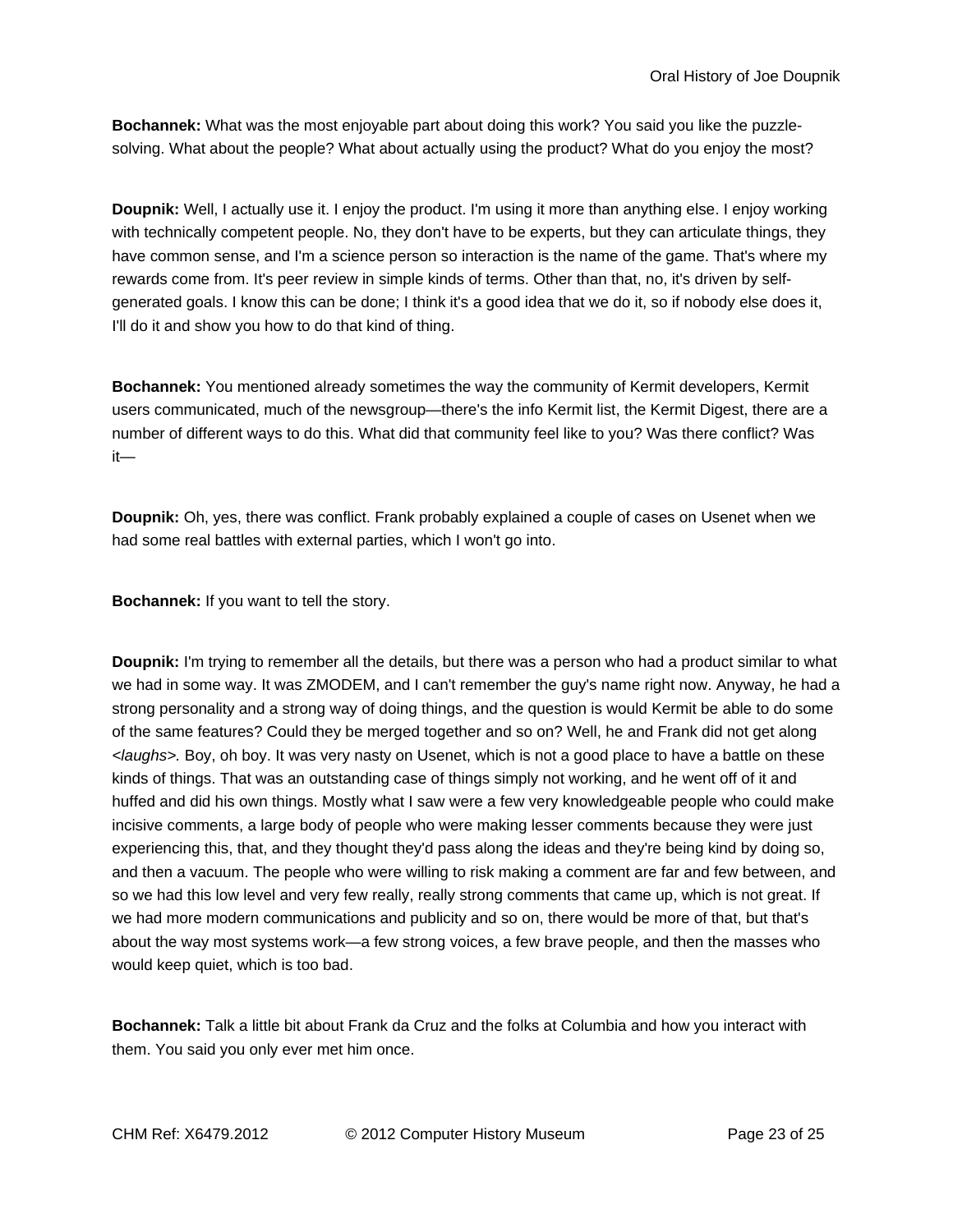**Doupnik:** Yes. Met him once. Everything else was done with email, and it was quite interesting because we had a good relationship. Frank and I got along quite well. Not perfect, by any means. We had roles we played. He was in charge, and I was in charge of my area, but there's little else much I could say *<laughs>.* Compromise. We had the same general view of the world. That worked very well. I probably think that we would not get along if we were in the same room together for long periods of time *<laughs>.* Two completely different personalities. There's nothing personal. It was all object-based. That is almost all object-based rather than personal-based kind of thing, and it worked well. I have great respect for him. It was a pleasant time.

**Bochannek:** The ultimate goal that you both had of sharing this useful tool with everybody is the same goal. The impression that I get is the ideology behind it might be slightly different, but you both come out of an academic environment and it's just the natural thing to do—is to share the knowledge and share the tools.

**Doupnik:** That's right. Yes. That is correct. I think Frank—because he had to raise money to keep himself fed—was more interested in the project side of things; it's publicity and standing because he's had lots of battles with Columbia. I had fought and handled my own battles in a somewhat different way on things, but not seeking commercial support at any point in the game.

**Bochannek:** Is there anything that you would like to add? Any particular stories you'd like to tell? I think we made it through my list.

**Doupnik:** No. I think the morals are in the discussion we've already had. How people can work together if they choose, how they can externalize things that they have learned, and assimilate similar things from other people. Technology can be complicated and it gets lost if you don't simplify it to, say, make it visible. The pleasures of working in a cooperative environment—compromise and battles. In the end, achieving something that alone would be much more difficult—and people don't realize that there is satisfaction in that. Many, many, many years ago I was involved with a much larger project that was to put the first satellite in orbit, and working on the vehicle to do that, the program. The Russians got there first, as we all know, but the first vehicles were made in the US on this thing are now in the Smithsonian. I always point to people, I say, "Yes, I helped make that particular piece of gear. That piece of aluminum.". It's pleasure in being part of something good. That's it. I'm not being creative. It's just, I was part of that and I feel very good about that. That's about the only satisfaction you really ever get out of these things. I don't look back on it as bad times; I look at it as a very expensive and personal time. We really have to do better about these kinds of things. I look at academic institutions as being unable to deal with many creative activities that are spontaneous. Long history of that. I don't want to say wrong things, so I think I better stop *<laughs>* there. I'll get in really big trouble. The willingness of people to take on something significant and explore—the technique of exploring to some sort of conclusions is some skill that many people don't have; most people don't have, but they could have and we need to teach them a bit of how to do that.